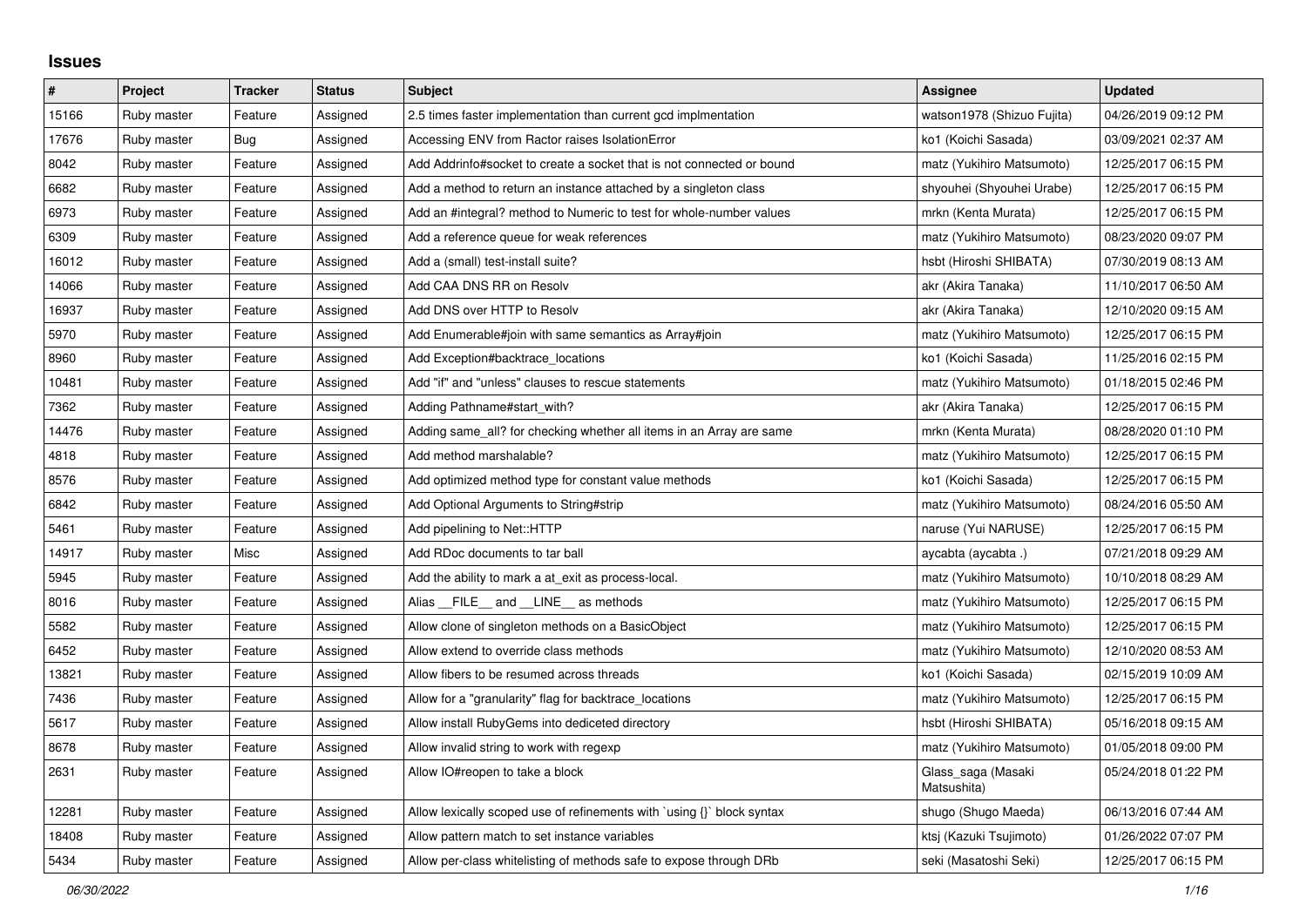| $\vert$ # | Project     | <b>Tracker</b> | <b>Status</b> | Subject                                                                                                                   | <b>Assignee</b>            | <b>Updated</b>      |
|-----------|-------------|----------------|---------------|---------------------------------------------------------------------------------------------------------------------------|----------------------------|---------------------|
| 8959      | Ruby master | Feature        | Assigned      | Allow top level prepend                                                                                                   | nobu (Nobuyoshi Nakada)    | 10/16/2013 03:22 AM |
| 7132      | Ruby master | Feature        | Assigned      | Alternation between named / ordered method arguments and aliases for method<br>arguments.                                 | matz (Yukihiro Matsumoto)  | 12/25/2017 06:15 PM |
| 16350     | Ruby master | Feature        | Assigned      | ArithmeticSequence#member? can result in infinite loop                                                                    | mrkn (Kenta Murata)        | 05/29/2020 10:26 PM |
| 9023      | Ruby master | Feature        | Assigned      | Array#tail                                                                                                                | matz (Yukihiro Matsumoto)  | 12/23/2021 11:40 PM |
| 5133      | Ruby master | Feature        | Assigned      | Array#unzip as an alias of Array#transpose                                                                                | mrkn (Kenta Murata)        | 12/25/2017 06:15 PM |
| 4539      | Ruby master | Feature        | Assigned      | Array#zip_with                                                                                                            | matz (Yukihiro Matsumoto)  | 11/28/2019 08:23 AM |
| 17664     | Ruby master | <b>Bug</b>     | Assigned      | Behavior of sockets changed in Ruby 3.0 to non-blocking                                                                   | ioquatix (Samuel Williams) | 07/12/2021 10:28 AM |
| 6857      | Ruby master | Feature        | Assigned      | bigdecimal/math BigMath.E/BigMath.exp R. P. Feynman inspired optimization                                                 | mrkn (Kenta Murata)        | 12/25/2017 06:15 PM |
| 18677     | Ruby master | Bug            | Assigned      | BigDecimal#power (**) returns FloatDomainError when passing an infinite parameter                                         | mrkn (Kenta Murata)        | 04/20/2022 02:04 AM |
| 17882     | Ruby master | <b>Bug</b>     | Assigned      | bootstraptest/test_ractor.rb:224 segfaults on Cygwin                                                                      | cruby-cygwin               | 05/19/2022 08:20 AM |
| 15499     | Ruby master | Bug            | Assigned      | Breaking behavior on ruby 2.6: rb_thread_call_without_gvl doesn't invoke unblock_function<br>when used on the main thread | ko1 (Koichi Sasada)        | 01/05/2021 02:24 AM |
| 9189      | Ruby master | <b>Bug</b>     | Assigned      | Build failure on Windows in case of nonascii TEMP environment.                                                            |                            | 01/05/2018 09:00 PM |
| 12813     | Ruby master | Feature        | Assigned      | Calling chunk_while, slice_after, slice_before, slice_when with no block                                                  | matz (Yukihiro Matsumoto)  | 12/06/2016 12:58 PM |
| 18808     | Ruby master | <b>Bug</b>     | Assigned      | Cannot compile ruby 3.1.2 on powerpc64le-linux without disabling the jit features                                         | k0kubun (Takashi Kokubun)  | 06/20/2022 10:40 AM |
| 18790     | Ruby master | <b>Bug</b>     | Assigned      | cannot load such file -- digest (LoadError)                                                                               | hsbt (Hiroshi SHIBATA)     | 06/06/2022 12:41 AM |
| 13252     | Ruby master | Feature        | Assigned      | C API for creating strings without copying                                                                                | ko1 (Koichi Sasada)        | 04/17/2017 07:22 AM |
| 13534     | Ruby master | Feature        | Assigned      | Checking installation results of default gems                                                                             | hsbt (Hiroshi SHIBATA)     | 07/26/2018 02:16 AM |
| 17720     | Ruby master | Misc           | Assigned      | Cirrus CI to check non-x86 64 architecture cases by own machines                                                          | jaruga (Jun Aruga)         | 09/26/2021 10:24 AM |
| 15487     | Ruby master | Misc           | Assigned      | Clarify default gems maintanance policy                                                                                   | hsbt (Hiroshi SHIBATA)     | 12/30/2018 08:42 PM |
| 8839      | Ruby master | Feature        | Assigned      | Class and module should return the class or module that was opened                                                        | matz (Yukihiro Matsumoto)  | 12/28/2015 08:36 AM |
| 6611      | Ruby master | Feature        | Assigned      | Comments requested on implementation of set_parse_func                                                                    | matz (Yukihiro Matsumoto)  | 12/25/2017 06:15 PM |
| 5179      | Ruby master | <b>Bug</b>     | Assigned      | Complex#rationalize and to_r with approximate zeros                                                                       | mrkn (Kenta Murata)        | 01/17/2020 03:00 AM |
| 7087      | Ruby master | Feature        | Assigned      | ::ConditionVariable#wait does not work with Monitor because Monitor#sleep does not exist                                  | matz (Yukihiro Matsumoto)  | 12/25/2017 06:15 PM |
| 7086      | Ruby master | Feature        | Assigned      | ConditionVariable#wait has meaningless return value                                                                       | kosaki (Motohiro KOSAKI)   | 12/25/2017 06:15 PM |
| 6695      | Ruby master | Feature        | Assigned      | Configuration for Thread/Fiber creation                                                                                   | ko1 (Koichi Sasada)        | 12/25/2017 06:15 PM |
| 9010      | Ruby master | Bug            | Assigned      | /configure --prefix= cannot handle directories with spaces                                                                | nobu (Nobuyoshi Nakada)    | 04/26/2021 10:38 PM |
| 16836     | Ruby master | Bug            | Assigned      | configure-time LDFLAGS leak into ruby pkg-config file                                                                     | nobu (Nobuyoshi Nakada)    | 08/14/2021 09:10 AM |
| 10560     | Ruby master | Misc           | Assigned      | confusion between $x=x+y$ , $x+=y$ , x.concat(y) and y.each{ z  $x<}$                                                     | zzak (Zachary Scott)       | 01/05/2018 09:02 PM |
| 16951     | Ruby master | <b>Bug</b>     | Assigned      | Consistently referer dependencies                                                                                         | hsbt (Hiroshi SHIBATA)     | 06/17/2021 06:15 AM |
| 7314      | Ruby master | Feature        | Assigned      | Convert Proc to Lambda doesn't work in MRI                                                                                | matz (Yukihiro Matsumoto)  | 05/21/2016 09:15 AM |
| 8850      | Ruby master | Feature        | Assigned      | Convert Rational to decimal string                                                                                        | matz (Yukihiro Matsumoto)  | 12/25/2017 06:15 PM |
| 16805     | Ruby master | Misc           | Assigned      | Coroutine's license is unclear                                                                                            | ReiOdaira (Rei Odaira)     | 07/01/2021 10:09 PM |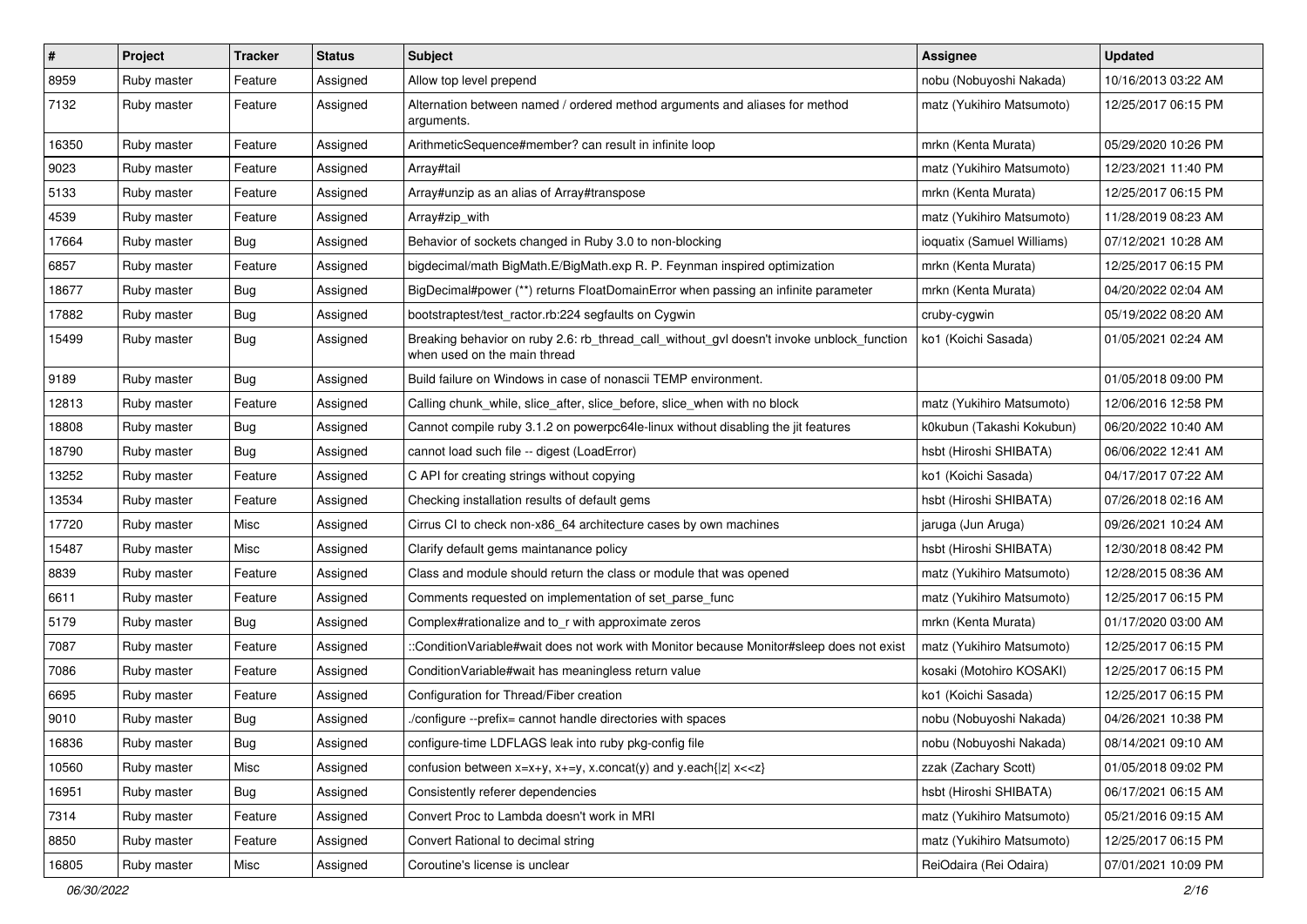| $\sharp$ | Project     | <b>Tracker</b> | <b>Status</b> | <b>Subject</b>                                                                   | <b>Assignee</b>              | <b>Updated</b>      |
|----------|-------------|----------------|---------------|----------------------------------------------------------------------------------|------------------------------|---------------------|
| 12848    | Ruby master | Feature        | Assigned      | Crazy idea: Allow regex definition for methods (Do not take it seriously please) |                              | 10/18/2016 12:17 AM |
| 5129     | Ruby master | Feature        | Assigned      | Create a core class "FileArray" and make "ARGF" its instance                     | matz (Yukihiro Matsumoto)    | 01/23/2018 02:02 PM |
| 13999    | Ruby master | Bug            | Assigned      | Cygwin OOD ripper_state_lex.rb 0000000                                           | cruby-cygwin                 | 05/19/2022 08:20 AM |
| 6590     | Ruby master | Feature        | Assigned      | Dealing with bigdecimal, etc gems in JRuby                                       | hsbt (Hiroshi SHIBATA)       | 05/15/2019 08:33 PM |
| 6360     | Ruby master | Bug            | Assigned      | Debug information build even without requesting it                               | nobu (Nobuyoshi Nakada)      | 01/05/2018 09:00 PM |
| 18773    | Ruby master | Feature        | Assigned      | deconstruct to receive a range                                                   | ktsj (Kazuki Tsujimoto)      | 06/24/2022 07:21 AM |
| 4514     | Ruby master | Feature        | Assigned      | #deep_clone and #deep_dup for Objects                                            | matz (Yukihiro Matsumoto)    | 12/25/2017 06:14 PM |
| 18381    | Ruby master | Bug            | Assigned      | Default vs Bundled gems                                                          | hsbt (Hiroshi SHIBATA)       | 12/15/2021 11:09 AM |
| 7739     | Ruby master | Feature        | Assigned      | Define Hash#  as Hash#reverse_merge in Rails                                     | matz (Yukihiro Matsumoto)    | 12/25/2017 06:15 PM |
| 9136     | Ruby master | Misc           | Assigned      | Deprecated Enumerator.new(object, method) bad for BasicObject                    | zzak (Zachary Scott)         | 11/23/2013 03:58 AM |
| 16630    | Ruby master | Misc           | Assigned      | Deprecate pub/ruby/*snapshot* and use pub/ruby/snapshot/* instead                | matz (Yukihiro Matsumoto)    | 02/27/2020 09:52 AM |
| 13577    | Ruby master | Feature        | Assigned      | Digest file accidentally receives File object but uses file path                 | nobu (Nobuyoshi Nakada)      | 05/20/2017 06:50 PM |
| 2324     | Ruby master | Feature        | Assigned      | Dir instance methods for relative path                                           | nobu (Nobuyoshi Nakada)      | 12/25/2017 05:58 PM |
| 15047    | Ruby master | Feature        | Assigned      | Documentation and more functions for Hash functions in C API                     |                              | 03/20/2019 01:24 AM |
| 9235     | Ruby master | Feature        | Assigned      | Documentation for commercial support                                             | zzak (Zachary Scott)         | 08/10/2019 02:55 PM |
| 13622    | Ruby master | Misc           | Assigned      | Documentation missing                                                            | stomar (Marcus Stollsteimer) | 06/03/2017 07:27 AM |
| 12020    | Ruby master | Feature        | Assigned      | Documenting Ruby memory model                                                    | ko1 (Koichi Sasada)          | 12/23/2021 11:40 PM |
| 8782     | Ruby master | Bug            | Assigned      | Don't set rl_getc_function on editline                                           | kouji (Kouji Takao)          | 01/05/2018 09:00 PM |
| 14412    | Ruby master | Feature        | Assigned      | DRb UNIX on local machine: add support for getpeereid()                          | seki (Masatoshi Seki)        | 01/28/2018 12:51 PM |
| 15939    | Ruby master | Feature        | Assigned      | Dump symbols reference to their fstr in ObjectSpace.dump()                       | ko1 (Koichi Sasada)          | 08/08/2019 09:38 PM |
| 3731     | Ruby master | Feature        | Assigned      | Easier Embedding API for Ruby                                                    | ko1 (Koichi Sasada)          | 12/25/2017 06:14 PM |
| 6308     | Ruby master | Feature        | Assigned      | Eliminate delegation from WeakRef                                                | matz (Yukihiro Matsumoto)    | 12/23/2021 11:40 PM |
| 3608     | Ruby master | Feature        | Assigned      | Enhancing Pathname#each_child to be lazy                                         | akr (Akira Tanaka)           | 12/25/2017 06:14 PM |
| 7394     | Ruby master | Feature        | Assigned      | Enumerable#find ifnone parameter could be non-callable                           | nobu (Nobuyoshi Nakada)      | 02/10/2021 09:32 AM |
| 8083     | Ruby master | Feature        | Assigned      | Exit status is limited to one-byte values which is invalid for Windows           | cruby-windows                | 03/14/2013 08:26 PM |
| 12656    | Ruby master | Feature        | Assigned      | Expand short paths with File.expand_path                                         | cruby-windows                | 01/31/2018 02:31 PM |
| 15806    | Ruby master | Misc           | Assigned      | Explicitly initialise encodings on init to remove branches on encoding lookup    | nobu (Nobuyoshi Nakada)      | 08/29/2019 04:29 AM |
| 12543    | Ruby master | Feature        | Assigned      | explicit tail call syntax: foo() then return                                     | matz (Yukihiro Matsumoto)    | 04/18/2021 03:02 PM |
| 11955    | Ruby master | Feature        | Assigned      | Expose Object that Receives logs in Logger                                       | sonots (Naotoshi Seo)        | 11/09/2017 11:35 AM |
| 13604    | Ruby master | Feature        | Assigned      | Exposing alternative interface of readline                                       | aycabta (aycabta .)          | 01/20/2020 05:34 AM |
| 7121     | Ruby master | Feature        | Assigned      | Extending the use of `require'                                                   | matz (Yukihiro Matsumoto)    | 12/25/2017 06:15 PM |
| 10038    | Ruby master | Feature        | Assigned      | Extend ObjectSpace.dump to expose buffer addresses for String and Array          | tmm1 (Aman Karmani)          | 01/05/2018 09:01 PM |
| 17294    | Ruby master | Feature        | Assigned      | Feature: Allow method chaining with Pathname#mkpath Pathname#rmtree              | akr (Akira Tanaka)           | 08/30/2021 06:52 AM |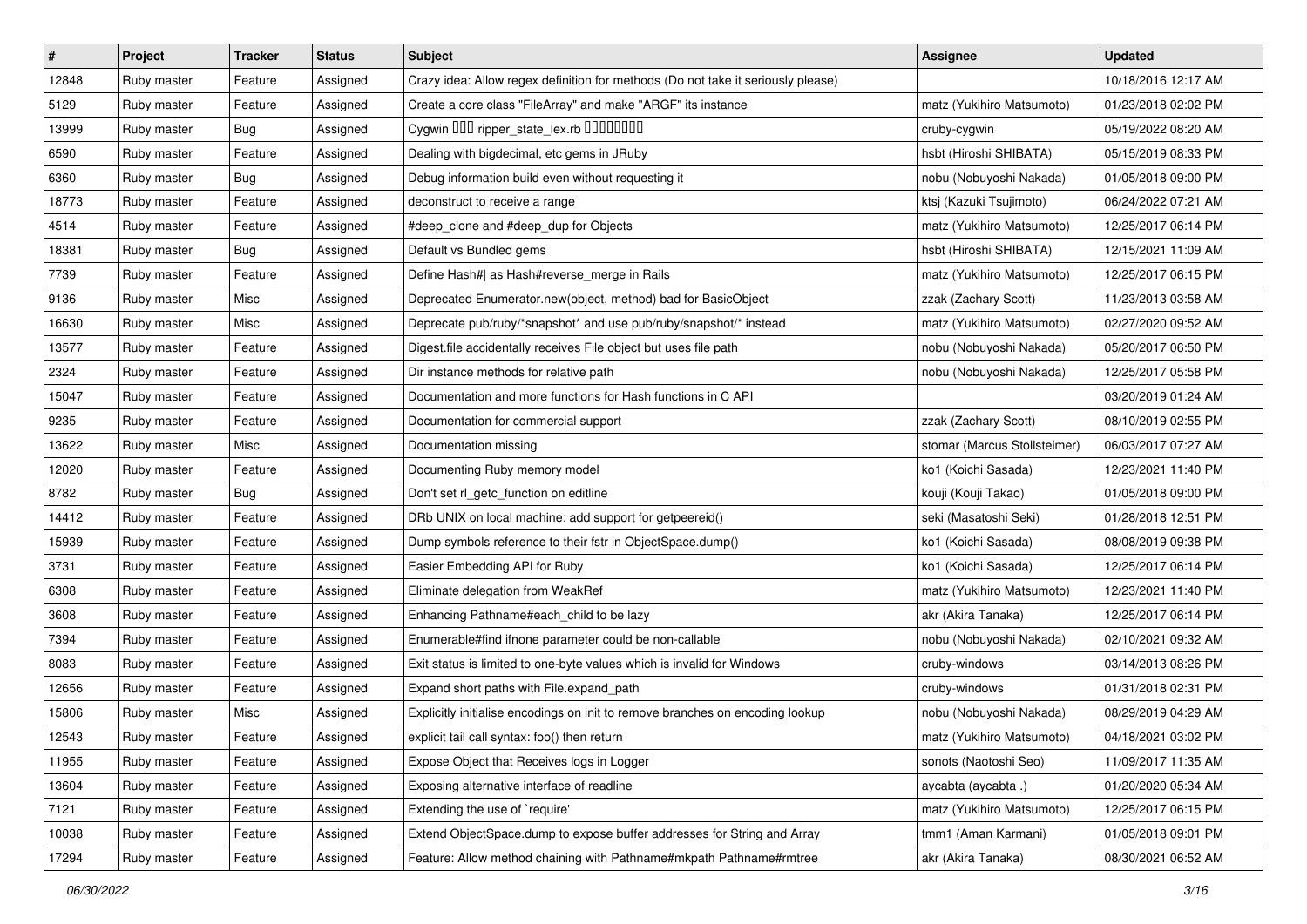| $\vert$ # | Project     | <b>Tracker</b> | <b>Status</b> | <b>Subject</b>                                                                             | Assignee                              | <b>Updated</b>      |
|-----------|-------------|----------------|---------------|--------------------------------------------------------------------------------------------|---------------------------------------|---------------------|
| 17295     | Ruby master | Feature        | Assigned      | Feature: Create a directory and file with Pathname#touch                                   | akr (Akira Tanaka)                    | 09/28/2021 01:20 AM |
| 17297     | Ruby master | Feature        | Assigned      | Feature: Introduce Pathname.mktmpdir                                                       | akr (Akira Tanaka)                    | 08/30/2021 06:51 AM |
| 6376      | Ruby master | Feature        | Assigned      | Feature lookup and checking if feature is loaded                                           | matz (Yukihiro Matsumoto)             | 12/25/2017 06:15 PM |
| 17296     | Ruby master | Feature        | Assigned      | Feature: Pathname#chmod use FileUtils.chmod instead of File                                | akr (Akira Tanaka)                    | 08/30/2021 06:51 AM |
| 595       | Ruby master | <b>Bug</b>     | Assigned      | Fiber ignores ensure clause                                                                | ioquatix (Samuel Williams)            | 12/29/2019 10:37 AM |
| 7518      | Ruby master | Feature        | Assigned      | Fiddle::Pointer#to str and Fiddle::Pointer#to int should be removed                        | tenderlovemaking (Aaron<br>Patterson) | 08/15/2013 04:56 AM |
| 6811      | Ruby master | Feature        | Assigned      | File, Dir and FileUtils should have bang-versions of singleton methods that fails silently | matz (Yukihiro Matsumoto)             | 12/25/2017 06:15 PM |
| 6671      | Ruby master | Feature        | Assigned      | File.split_all and File.split_root                                                         | matz (Yukihiro Matsumoto)             | 12/25/2017 06:15 PM |
| 6337      | Ruby master | Feature        | Assigned      | FileUtils#sync                                                                             | matz (Yukihiro Matsumoto)             | 12/25/2017 06:15 PM |
| 14607     | Ruby master | <b>Bug</b>     | Assigned      | Fix use of the rb profile frames start parameter                                           | ko1 (Koichi Sasada)                   | 06/09/2022 06:12 AM |
| 8295      | Ruby master | Feature        | Assigned      | Float I Rational IIIIIIIIIIIIIIIIIII BigDecimal IIIIIIIIII                                 | mrkn (Kenta Murata)                   | 12/25/2017 06:15 PM |
| 18450     | Ruby master | Feature        | Assigned      | Force break in prettyprint                                                                 | akr (Akira Tanaka)                    | 12/29/2021 02:02 PM |
| 17516     | Ruby master | Bug            | Assigned      | forking in a ractor causes Ruby to crash                                                   | ko1 (Koichi Sasada)                   | 11/30/2021 05:26 AM |
| 8948      | Ruby master | Feature        | Assigned      | Frozen regex                                                                               | matz (Yukihiro Matsumoto)             | 12/20/2020 07:15 PM |
| 13388     | Ruby master | Feature        | Assigned      | gc.c: Add GC.get_parameters and .set_parameters                                            | ko1 (Koichi Sasada)                   | 03/30/2017 10:52 AM |
| 13847     | Ruby master | Feature        | Assigned      | Gem activated problem for default gems                                                     |                                       | 12/10/2020 08:53 AM |
| 10919     | Ruby master | Bug            | Assigned      | [gem install] installs multipe platforms                                                   | hsbt (Hiroshi SHIBATA)                | 07/30/2019 07:44 AM |
| 12497     | Ruby master | Feature        | Assigned      | GMP version of divmod may be slower                                                        | akr (Akira Tanaka)                    | 08/10/2016 03:11 AM |
| 7532      | Ruby master | Feature        | Assigned      | Hardcoded compiler location                                                                | nobu (Nobuyoshi Nakada)               | 12/25/2017 06:15 PM |
| 6277      | Ruby master | Feature        | Assigned      | Hash#convert_key                                                                           | matz (Yukihiro Matsumoto)             | 12/25/2017 06:15 PM |
| 13508     | Ruby master | Feature        | Assigned      | How remove/refactor code related mathn library.                                            | hsbt (Hiroshi SHIBATA)                | 12/25/2017 06:15 PM |
| 5064      | Ruby master | Feature        | Assigned      | HTTP user-agent class                                                                      | matz (Yukihiro Matsumoto)             | 12/25/2017 06:15 PM |
| 8536      | Ruby master | Feature        | Assigned      | Implement is numeric? family of methods                                                    | matz (Yukihiro Matsumoto)             | 12/25/2017 06:15 PM |
| 7148      | Ruby master | Feature        | Assigned      | Improved Tempfile w/o DelegateClass                                                        | Glass_saga (Masaki<br>Matsushita)     | 03/27/2019 09:51 AM |
| 17111     | Ruby master | Feature        | Assigned      | Improve performance of Net::HTTPHeader#set_form by 40%                                     | naruse (Yui NARUSE)                   | 08/10/2020 05:36 AM |
| 13516     | Ruby master | Feature        | Assigned      | Improve the text of the circular require warning                                           | nobu (Nobuyoshi Nakada)               | 08/31/2017 05:49 AM |
| 16512     | Ruby master | Misc           | Assigned      | Improving `www.ruby-lang.org` reference by merging with `rubyreferences.github.io`         | zverok (Victor Shepelev)              | 02/01/2022 12:28 PM |
| 15628     | Ruby master | Feature        | Assigned      | init_inetsock_internal should fallback to IPv4 if IPv6 is unreachable                      | Glass_saga (Masaki<br>Matsushita)     | 09/25/2020 05:42 AM |
| 7644      | Ruby master | Feature        | Assigned      | In refinements, change "using" keyword to a less generic word.                             | matz (Yukihiro Matsumoto)             | 12/10/2020 08:49 AM |
| 9944      | Ruby master | Bug            | Assigned      | in ruby for windows in "system" a redirection to append a file works incorrectly           | cruby-windows                         | 01/05/2018 09:00 PM |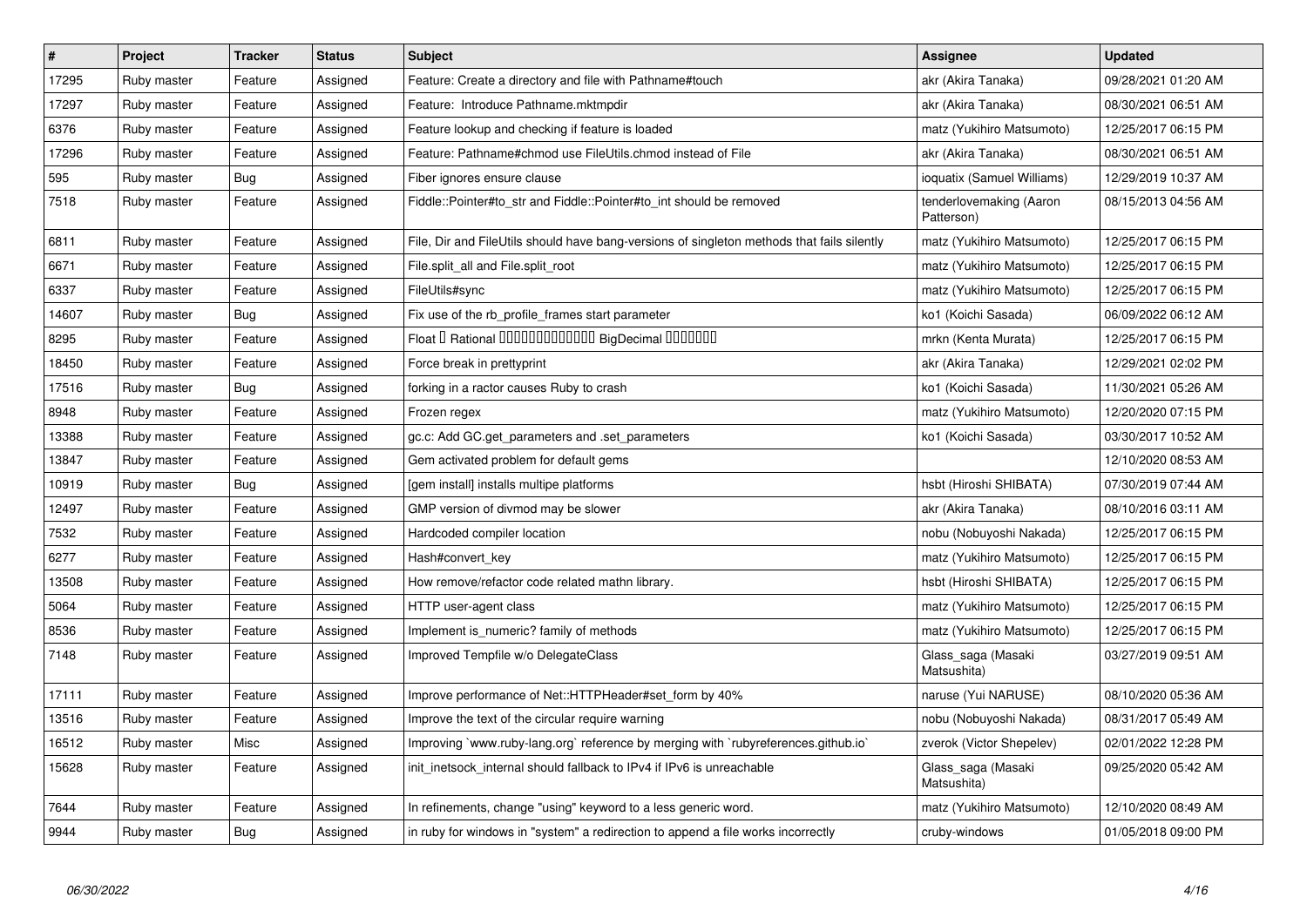| $\vert$ # | Project     | <b>Tracker</b> | <b>Status</b> | <b>Subject</b>                                                                                      | <b>Assignee</b>           | <b>Updated</b>      |
|-----------|-------------|----------------|---------------|-----------------------------------------------------------------------------------------------------|---------------------------|---------------------|
| 16842     | Ruby master | Bug            | Assigned      | 'inspect' prints the UTF-8 character U+0085 (NEXT LINE) verbatim even though it is not<br>printable | duerst (Martin Dürst)     | 02/26/2021 05:43 AM |
| 4831      | Ruby master | Feature        | Assigned      | Integer#prime_factors                                                                               | yugui (Yuki Sonoda)       | 01/23/2018 08:09 AM |
| 5310      | Ruby master | Feature        | Assigned      | Integral objects                                                                                    | mrkn (Kenta Murata)       | 12/25/2017 06:15 PM |
| 6594      | Ruby master | Feature        | Assigned      | <b>Integrated Functor</b>                                                                           | matz (Yukihiro Matsumoto) | 12/10/2020 08:53 AM |
| 5654      | Ruby master | Feature        | Assigned      | Introduce global lock to avoid concurrent require                                                   | nahi (Hiroshi Nakamura)   | 12/25/2017 06:15 PM |
| 8445      | Ruby master | <b>Bug</b>     | Assigned      | IO.open and IO#set_enconding does not support :fallback option                                      | akr (Akira Tanaka)        | 06/14/2022 06:02 AM |
| 13610     | Ruby master | Feature        | Assigned      | IPAddr doesn't provide helpful methods to get the subnet or IP address                              | knu (Akinori MUSHA)       | 10/20/2017 01:13 AM |
| 11531     | Ruby master | Bug            | Assigned      | IPAddr#== implements wrong logic                                                                    | knu (Akinori MUSHA)       | 12/29/2019 12:50 PM |
| 8047      | Ruby master | Feature        | Assigned      | IPAddr makes host address with netmask                                                              | knu (Akinori MUSHA)       | 01/05/2018 09:00 PM |
| 11527     | Ruby master | Feature        | Assigned      | IPAddr#mask addr isn't a method                                                                     | knu (Akinori MUSHA)       | 11/07/2018 04:12 PM |
| 18459     | Ruby master | Feature        | Assigned      | IRB autocomplete dropdown colour options                                                            | aycabta (aycabta .)       | 01/05/2022 02:15 AM |
| 15371     | Ruby master | Feature        | Assigned      | <b>IRB with ARGV</b>                                                                                | aycabta (aycabta .)       | 02/14/2020 11:35 AM |
| 9955      | Ruby master | Bug            | Assigned      | issue building dll on mingw, library not found                                                      | nobu (Nobuyoshi Nakada)   | 01/05/2018 09:00 PM |
| 16694     | Ruby master | Bug            | Assigned      | JIT vs hardened GCC with PCH                                                                        | k0kubun (Takashi Kokubun) | 02/02/2021 07:38 AM |
| 5456      | Ruby master | Feature        | Assigned      | kernel#syscall() should be removed.                                                                 | matz (Yukihiro Matsumoto) | 12/10/2020 08:46 AM |
| 16124     | Ruby master | Misc           | Assigned      | Let the transient heap belong to objspace                                                           | ko1 (Koichi Sasada)       | 11/18/2019 08:48 AM |
| 16819     | Ruby master | Bug            | Assigned      | Line reporting off by one when reporting line of a hash?                                            | ko1 (Koichi Sasada)       | 06/16/2020 05:57 PM |
| 17593     | Ruby master | Feature        | Assigned      | load_iseq_eval should override the ISeq path                                                        | ko1 (Koichi Sasada)       | 02/16/2021 08:27 AM |
| 18169     | Ruby master | <b>Bug</b>     | Assigned      | Local copies of gemified libraries are being released out of sync with their gems                   | hsbt (Hiroshi SHIBATA)    | 02/25/2022 05:40 PM |
| 9115      | Ruby master | <b>Bug</b>     | Assigned      | Logger traps all exceptions; breaks Timeout                                                         | sonots (Naotoshi Seo)     | 08/20/2019 12:47 PM |
| 18133     | Ruby master | <b>Bug</b>     | Assigned      | LTO: TestGCCompact#test_ast_compacts segfaults on i686                                              |                           | 04/23/2022 04:19 PM |
| 14543     | Ruby master | <b>Bug</b>     | Assigned      | `make commit` show error of `common-srcs`                                                           | nobu (Nobuyoshi Nakada)   | 06/02/2018 04:17 AM |
| 6413      | Ruby master | Feature        | Assigned      | Make Dir.entries default to Dir.entries(Dir.pwd)                                                    | matz (Yukihiro Matsumoto) | 12/25/2017 06:15 PM |
| 15878     | Ruby master | Feature        | Assigned      | Make exit faster by not running GC                                                                  | ko1 (Koichi Sasada)       | 07/29/2019 07:48 AM |
| 18727     | Ruby master | <b>Bug</b>     | Assigned      | Make failed on x86_64-cygwin (LoadError)                                                            | peterzhu2118 (Peter Zhu)  | 04/16/2022 05:15 AM |
| 9366      | Ruby master | Bug            | Assigned      | "make -j32 check TESTS=-j32" occasionally fails on rubygems/specification                           | hsbt (Hiroshi SHIBATA)    | 07/26/2018 02:13 AM |
| 7503      | Ruby master | Feature        | Assigned      | make timeout.rb async-interrupt safe by default                                                     | matz (Yukihiro Matsumoto) | 12/25/2017 06:15 PM |
| 9768      | Ruby master | Feature        | Assigned      | Method that is visible only within a certain module/class                                           | matz (Yukihiro Matsumoto) | 04/25/2014 06:43 AM |
| 13298     | Ruby master | <b>Bug</b>     | Assigned      | mingw SEGV TestEnumerable#test callcc                                                               | nobu (Nobuyoshi Nakada)   | 06/04/2021 03:41 AM |
| 8299      | Ruby master | Bug            | Assigned      | Minor error in float parsing                                                                        | nobu (Nobuyoshi Nakada)   | 12/30/2019 03:00 AM |
| 17578     | Ruby master | <b>Bug</b>     | Assigned      | mkmf experimental C++ Support                                                                       | nobu (Nobuyoshi Nakada)   | 01/27/2021 03:51 AM |
| 4924      | Ruby master | Feature        | Assigned      | mkmf have_header fails with C++ headers                                                             | nobu (Nobuyoshi Nakada)   | 12/25/2017 06:15 PM |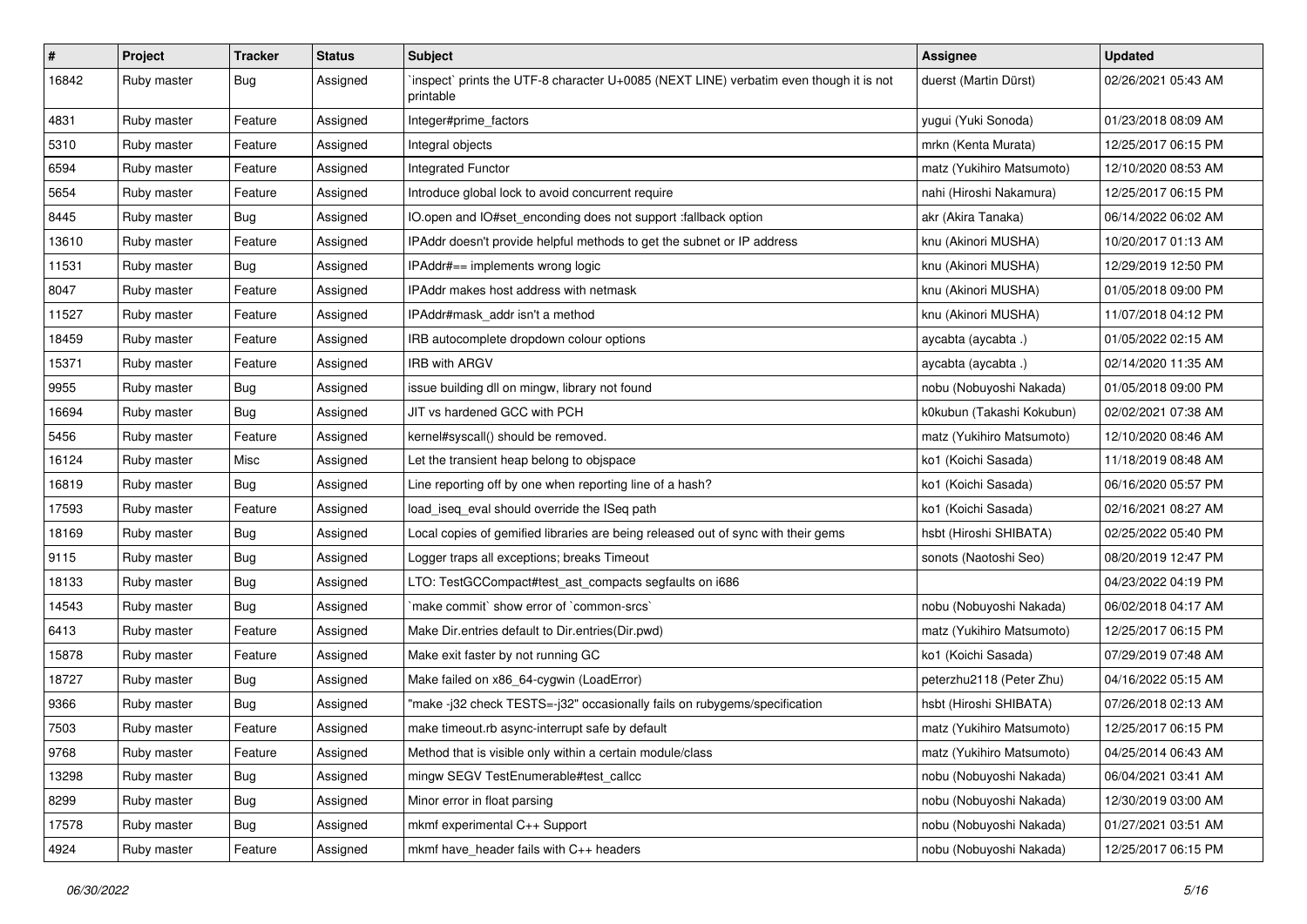| $\vert$ # | Project     | <b>Tracker</b> | <b>Status</b> | <b>Subject</b>                                                                                                   | Assignee                   | <b>Updated</b>      |
|-----------|-------------|----------------|---------------|------------------------------------------------------------------------------------------------------------------|----------------------------|---------------------|
| 6810      | Ruby master | Feature        | Assigned      | module A::B; end` is not equivalent to `module A; module B; end; end` with respect to<br>constant lookup (scope) | matz (Yukihiro Matsumoto)  | 12/10/2020 09:22 AM |
| 10129     | Ruby master | Feature        | Assigned      | More descriptive error message for failed net/http requests                                                      | akr (Akira Tanaka)         | 01/05/2018 09:01 PM |
| 5445      | Ruby master | Feature        | Assigned      | Need RUBYOPT - r before ARGV - r                                                                                 | matz (Yukihiro Matsumoto)  | 12/25/2017 06:15 PM |
| 9020      | Ruby master | Feature        | Assigned      | Net::HTTPResponse predicate/query methods                                                                        | naruse (Yui NARUSE)        | 12/25/2017 06:15 PM |
| 5764      | Ruby master | Feature        | Assigned      | Net::HTTP should assume HTTP/0.9 on unexpected responses                                                         | naruse (Yui NARUSE)        | 07/15/2019 05:06 PM |
| 4247      | Ruby master | Feature        | Assigned      | New features for Array#sample, Array#choice                                                                      | mame (Yusuke Endoh)        | 12/25/2017 06:14 PM |
| 12436     | Ruby master | <b>Bug</b>     | Assigned      | newline argument of File.open seems not respected on Windows                                                     | nobu (Nobuyoshi Nakada)    | 10/25/2021 09:07 AM |
| 6596      | Ruby master | Feature        | Assigned      | New method `Array#indexes`                                                                                       | matz (Yukihiro Matsumoto)  | 07/29/2020 01:41 AM |
| 5389      | Ruby master | Feature        | Assigned      | New method Enumerator#iterate                                                                                    | matz (Yukihiro Matsumoto)  | 12/25/2017 06:15 PM |
| 5749      | Ruby master | Feature        | Assigned      | new method String#match_all needed                                                                               | matz (Yukihiro Matsumoto)  | 12/25/2017 06:15 PM |
| 6293      | Ruby master | Feature        | Assigned      | new queue / blocking queues                                                                                      | matz (Yukihiro Matsumoto)  | 12/25/2017 06:15 PM |
| 7321      | Ruby master | Feature        | Assigned      | Newton.#nsolve 00 2 0000000000                                                                                   | mrkn (Kenta Murata)        | 12/25/2017 06:15 PM |
| 4521      | Ruby master | Feature        | Assigned      | NoMethodError#message may take very long to execute                                                              | matz (Yukihiro Matsumoto)  | 12/25/2017 06:14 PM |
| 12506     | Ruby master | Bug            | Assigned      | On cygwin, Feature #5994 does not work                                                                           | cruby-cygwin               | 05/19/2022 08:20 AM |
| 12582     | Ruby master | <b>Bug</b>     | Assigned      | OpenSSL Authenticated Encryption should check for tag length                                                     | rhenium (Kazuki Yamaguchi) | 04/28/2017 01:45 PM |
| 8126      | Ruby master | Feature        | Assigned      | OpenSSL::SSL::SSLSocket does not define #recv and #send messages                                                 | rhenium (Kazuki Yamaguchi) | 08/08/2019 11:05 PM |
| 11322     | Ruby master | Feature        | Assigned      | OpenUri: RuntimeError: HTTP redirection loop                                                                     | akr (Akira Tanaka)         | 11/13/2020 03:52 AM |
| 17291     | Ruby master | Feature        | Assigned      | Optimize __send__ call                                                                                           | matz (Yukihiro Matsumoto)  | 01/12/2021 05:47 AM |
| 11816     | Ruby master | Feature        | Assigned      | Partial safe navigation operator                                                                                 | matz (Yukihiro Matsumoto)  | 04/14/2020 08:02 AM |
| 10791     | Ruby master | Misc           | Assigned      | [PATCH 1/1] Remove unnecessary passing value from doc for Observable                                             |                            | 08/10/2018 10:51 AM |
| 10782     | Ruby master | Feature        | Assigned      | Patch: Add constants for BigDecimal for ZERO, ONE, TEN                                                           | mrkn (Kenta Murata)        | 05/21/2015 08:13 AM |
| 4464      | Ruby master | Feature        | Assigned      | [PATCH] add Fcntl::Flock object for easier use of POSIX file locks                                               | kosaki (Motohiro KOSAKI)   | 12/25/2017 06:14 PM |
| 14901     | Ruby master | Feature        | Assigned      | [PATCH] do not block SIGCHLD in normal Ruby Threads                                                              | normalperson (Eric Wong)   | 07/19/2021 05:23 AM |
| 13221     | Ruby master | Feature        | Assigned      | [PATCH] gems/bundled_gems: add "curses" RubyGem                                                                  | naruse (Yui NARUSE)        | 09/25/2017 06:32 PM |
| 13721     | Ruby master | Feature        | Assigned      | [PATCH] net/imap: dedupe attr keys in Net::IMAP::FetchData                                                       | normalperson (Eric Wong)   | 07/27/2017 09:51 AM |
| 8460      | Ruby master | Feature        | Assigned      | PATCH: optparse: add keep_unknown option                                                                         | nobu (Nobuyoshi Nakada)    | 05/27/2021 10:07 PM |
| 10459     | Ruby master | Feature        | Assigned      | [PATCH] rfc3339 method for Time                                                                                  | akr (Akira Tanaka)         | 05/21/2015 08:14 AM |
| 2294      | Ruby master | Feature        | Assigned      | [PATCH] ruby_bind_stack() to embed Ruby in coroutine                                                             | ko1 (Koichi Sasada)        | 01/05/2018 09:00 PM |
| 15239     | Ruby master | Feature        | Assigned      | [patch] test-spec win32ole                                                                                       | suke (Masaki Suketa)       | 12/29/2019 01:04 PM |
| 7412      | Ruby master | Feature        | Assigned      | Pathname#relative_path_from does not support mixed directory separators on windows                               | akr (Akira Tanaka)         | 01/05/2018 09:00 PM |
| 18572     | Ruby master | <b>Bug</b>     | Assigned      | Performance regression when invoking refined methods                                                             | ko1 (Koichi Sasada)        | 02/10/2022 12:48 AM |
| 12354     | Ruby master | Feature        | Assigned      | PKey::EC Can't output public key pem when private key exists                                                     | rhenium (Kazuki Yamaguchi) | 07/24/2019 10:57 PM |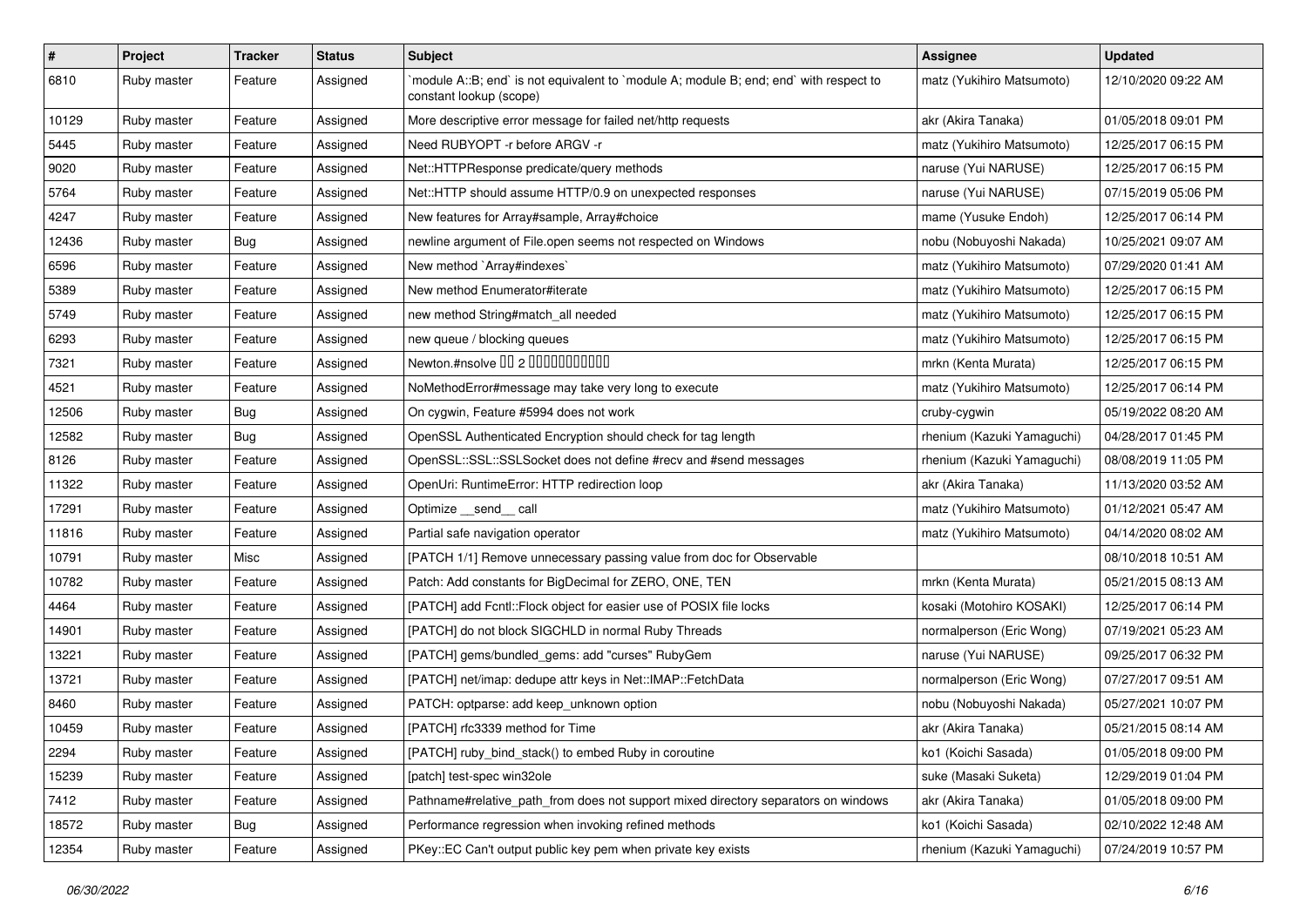| $\vert$ # | Project     | <b>Tracker</b> | <b>Status</b> | <b>Subject</b>                                                                                              | Assignee                              | <b>Updated</b>      |
|-----------|-------------|----------------|---------------|-------------------------------------------------------------------------------------------------------------|---------------------------------------|---------------------|
| 7968      | Ruby master | Bug            | Assigned      | Poor UDPSocket#send performance in ruby 2.0.0 on windows                                                    | cruby-windows                         | 10/23/2017 12:23 AM |
| 5007      | Ruby master | Feature        | Assigned      | Proc#call_under: Unifying instance_eval and instance_exec                                                   | matz (Yukihiro Matsumoto)             | 04/19/2018 07:57 AM |
| 6012      | Ruby master | Feature        | Assigned      | Proc#source_location also return the column                                                                 | nobu (Nobuyoshi Nakada)               | 02/12/2019 07:49 AM |
| 16461     | Ruby master | Feature        | Assigned      | Proc#using                                                                                                  | matz (Yukihiro Matsumoto)             | 12/10/2020 09:10 AM |
| 8271      | Ruby master | Feature        | Assigned      | Proposal for moving to a more visible, formal process for feature requests                                  | matz (Yukihiro Matsumoto)             | 12/23/2021 11:40 PM |
| 6648      | Ruby master | Feature        | Assigned      | Provide a standard API for retrieving all command-line flags passed to Ruby                                 | matz (Yukihiro Matsumoto)             | 12/25/2017 06:15 PM |
| 4824      | Ruby master | Feature        | Assigned      | Provide method Kernel#executed?                                                                             | matz (Yukihiro Matsumoto)             | 03/05/2018 04:57 AM |
| 8164      | Ruby master | Feature        | Assigned      | Public/Private                                                                                              | matz (Yukihiro Matsumoto)             | 12/10/2020 08:50 AM |
| 14397     | Ruby master | Feature        | Assigned      | public, protected and private should return their arguments instead of self                                 | matz (Yukihiro Matsumoto)             | 12/10/2018 07:08 AM |
| 10637     | Ruby master | Feature        | Assigned      | Puppet orchestration on vagrant fails with Error: Non-HTTP proxy URI                                        | akr (Akira Tanaka)                    | 09/23/2020 10:23 PM |
| 5781      | Ruby master | Feature        | Assigned      | Query attributes (attribute methods ending in `?` mark)                                                     | matz (Yukihiro Matsumoto)             | 01/10/2020 06:34 AM |
| 17677     | Ruby master | Bug            | Assigned      | Ractor crashes fork when blocking                                                                           | ko1 (Koichi Sasada)                   | 03/09/2021 12:42 AM |
| 18024     | Ruby master | <b>Bug</b>     | Assigned      | Ractor crashes when connections are closed in multiple Ractors                                              | ko1 (Koichi Sasada)                   | 12/14/2021 04:41 PM |
| 17679     | Ruby master | Bug            | Assigned      | Ractor incoming channel can consume unlimited resources                                                     | ko1 (Koichi Sasada)                   | 06/30/2022 10:49 AM |
| 17998     | Ruby master | <b>Bug</b>     | Assigned      | ractor: process hanging (with ractors initialized, but not being used)                                      | ko1 (Koichi Sasada)                   | 12/02/2021 08:17 PM |
| 17678     | Ruby master | Bug            | Assigned      | Ractors do not restart after fork                                                                           | ko1 (Koichi Sasada)                   | 03/09/2021 12:42 AM |
| 17826     | Ruby master | <b>Bug</b>     | Assigned      | Ractor#take hangs if used in multiple Threads                                                               | ko1 (Koichi Sasada)                   | 12/15/2021 01:30 PM |
| 6317      | Ruby master | Feature        | Assigned      | Range#cover?000000Range00000000000000000000                                                                 | matz (Yukihiro Matsumoto)             | 12/25/2017 06:15 PM |
| 7580      | Ruby master | Feature        | Assigned      | Range translation                                                                                           | matz (Yukihiro Matsumoto)             | 06/11/2018 09:51 AM |
| 6769      | Ruby master | Feature        | Assigned      | rbinstall.rb: install both src and batch files separetely                                                   | nobu (Nobuyoshi Nakada)               | 10/30/2015 12:38 PM |
| 6047      | Ruby master | Feature        | Assigned      | read_all: Grow buffer exponentially in generic case                                                         |                                       | 09/13/2015 03:19 AM |
| 7859      | Ruby master | Bug            | Assigned      | Readline: Incorrect arrow key behavior in vi_editing_mode insert mode with Readline 6.2                     | kouji (Kouji Takao)                   | 12/25/2017 06:15 PM |
| 7488      | Ruby master | Feature        | Assigned      | Receiving object_id in object creation probes                                                               | tenderlovemaking (Aaron<br>Patterson) | 12/25/2017 06:15 PM |
| 1644      | Ruby master | Feature        | Assigned      | recv on inherited socket wrapped in TCPSocket does not read data, on Windows                                | cruby-windows                         | 12/10/2020 08:45 AM |
| 17376     | Ruby master | Misc           | Assigned      | Reduce number of GitHub Actions                                                                             | shyouhei (Shyouhei Urabe)             | 12/10/2020 11:50 AM |
| 13129     | Ruby master | Feature        | Assigned      | Refinements cannot refine method_missing and respond_to_missing?                                            | matz (Yukihiro Matsumoto)             | 07/03/2021 10:45 PM |
| 11704     | Ruby master | Bug            | Assigned      | Refinements only get "used" once in loop                                                                    | matz (Yukihiro Matsumoto)             | 04/14/2016 02:45 AM |
| 13671     | Ruby master | <b>Bug</b>     | Assigned      | Regexp with lookbehind and case-insensitivity raises RegexpError only on strings with<br>certain characters | duerst (Martin Dürst)                 | 11/30/2021 04:42 AM |
| 16776     | Ruby master | <b>Bug</b>     | Assigned      | Regression in coverage library                                                                              | ko1 (Koichi Sasada)                   | 11/24/2021 07:26 AM |
| 18371     | Ruby master | Misc           | Assigned      | Release branches (release information in general)                                                           | naruse (Yui NARUSE)                   | 03/23/2022 10:32 PM |
| 18571     | Ruby master | Feature        | Assigned      | Removed the bundled sources from release package after Ruby 3.2                                             | hsbt (Hiroshi SHIBATA)                | 03/28/2022 06:23 AM |
| 16963     | Ruby master | Feature        | Assigned      | Remove English.rb from Ruby 2.8/3.0                                                                         | hsbt (Hiroshi SHIBATA)                | 06/19/2020 09:48 AM |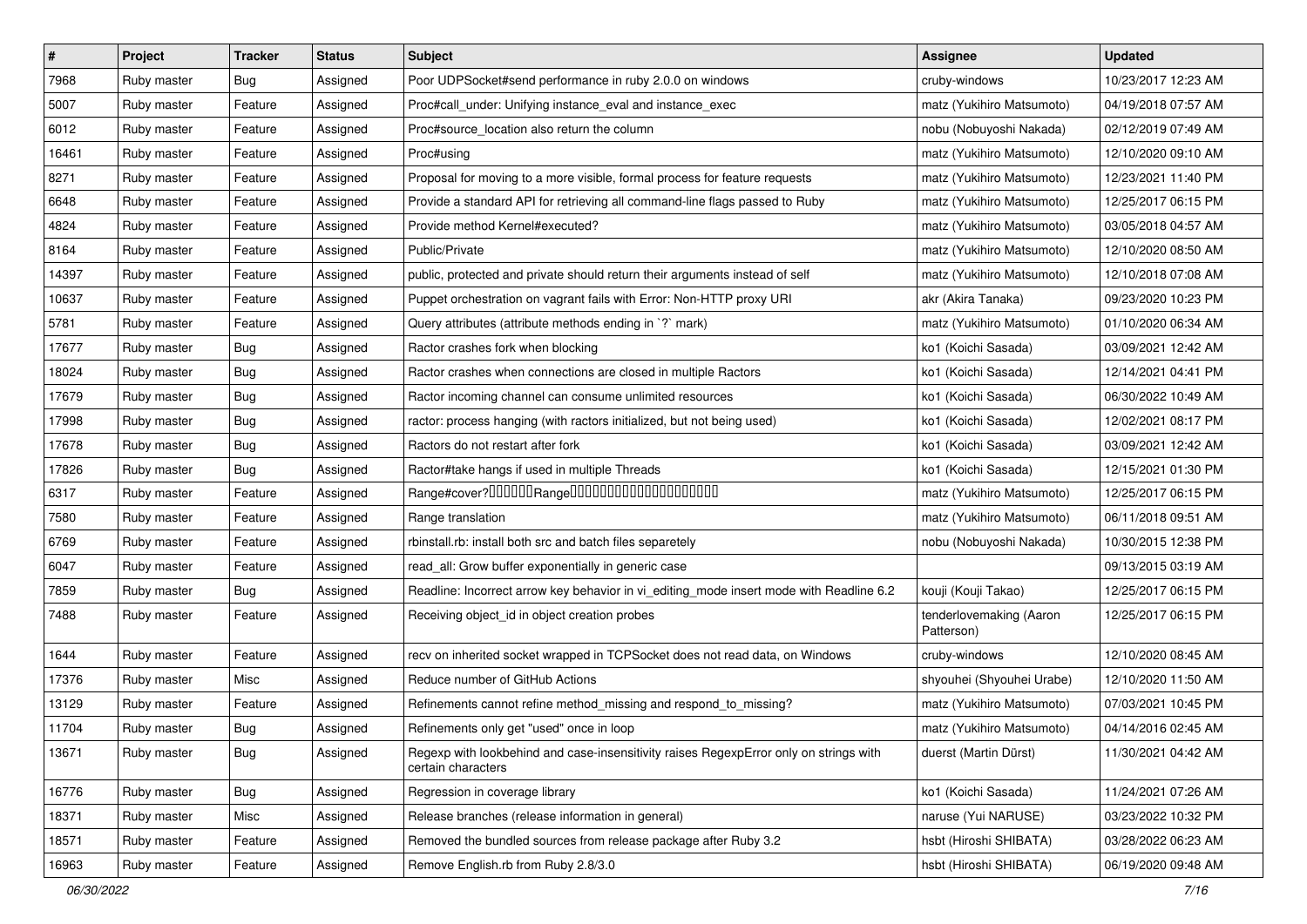| #     | Project     | <b>Tracker</b> | <b>Status</b> | <b>Subject</b>                                                                                                                                                      | <b>Assignee</b>                     | <b>Updated</b>      |
|-------|-------------|----------------|---------------|---------------------------------------------------------------------------------------------------------------------------------------------------------------------|-------------------------------------|---------------------|
| 6354  | Ruby master | Feature        | Assigned      | Remove escape (break/return/redo/next support) from class/module scope                                                                                              | matz (Yukihiro Matsumoto)           | 12/25/2017 06:15 PM |
| 6265  | Ruby master | Feature        | Assigned      | Remove 'useless' 'concatenation' syntax                                                                                                                             | naruse (Yui NARUSE)                 | 08/10/2016 02:36 AM |
| 16747 | Ruby master | Misc           | Assigned      | Repository reorganization request                                                                                                                                   | nobu (Nobuyoshi Nakada)             | 05/22/2020 01:30 PM |
| 6445  | Ruby master | Feature        | Assigned      | request for default length/position on string index                                                                                                                 | matz (Yukihiro Matsumoto)           | 12/25/2017 06:15 PM |
| 5643  | Ruby master | Feature        | Assigned      | require/load options and binding option                                                                                                                             | matz (Yukihiro Matsumoto)           | 12/25/2017 06:15 PM |
| 18355 | Ruby master | Bug            | Assigned      | require("pathname") within rack application chnages behaviors of Pathname methods, such<br>as absolute?(), when there are two versions of 'pathname' gem installed. | hsbt (Hiroshi SHIBATA)              | 11/30/2021 08:01 AM |
| 13513 | Ruby master | Bug            | Assigned      | Resolv::DNS::Message.decode hangs after detecting truncation in UDP messages                                                                                        | akr (Akira Tanaka)                  | 03/08/2021 11:35 PM |
| 14922 | Ruby master | Feature        | Assigned      | Resolv getaddresses ignores AAAA records for IPv6                                                                                                                   | akr (Akira Tanaka)                  | 11/13/2020 04:01 AM |
| 13864 | Ruby master | <b>Bug</b>     | Assigned      | Rinda multicast test failures due to missing default route                                                                                                          | seki (Masatoshi Seki)               | 08/17/2021 07:16 AM |
| 17478 | Ruby master | Bug            | Assigned      | Ruby3.0 is slower than Ruby2.7.2 when parsing a large CSV file                                                                                                      | kou (Kouhei Sutou)                  | 11/24/2021 05:12 AM |
| 18337 | Ruby master | Bug            | Assigned      | Ruby allows zero-width characters in identifiers                                                                                                                    | duerst (Martin Dürst)               | 11/24/2021 09:13 AM |
| 11269 | Ruby master | Bug            | Assigned      | ruby init setproctitle() should be called before require libraries()                                                                                                | kosaki (Motohiro KOSAKI)            | 06/17/2015 03:01 AM |
| 18464 | Ruby master | Bug            | Assigned      | RUBY INTERNAL EVENT NEWOBJ tracepoint causes an interpreter crash when<br>combined with Ractors                                                                     | ko1 (Koichi Sasada)                 | 06/08/2022 08:25 AM |
| 5317  | Ruby master | Bug            | Assigned      | $ruby$ 00000000000000000000 $r_{\text{t}}$ 000000000000000                                                                                                          | nobu (Nobuyoshi Nakada)             | 01/05/2018 09:00 PM |
| 5741  | Ruby master | Feature        | Assigned      | Secure Erasure of Passwords                                                                                                                                         | matz (Yukihiro Matsumoto)           | 12/25/2017 06:15 PM |
| 18034 | Ruby master | Bug            | Assigned      | Segmentation fault fiddle with `--enable-bundled-libffi` and macOS                                                                                                  | kou (Kouhei Sutou)                  | 11/30/2021 07:39 AM |
| 5334  | Ruby master | Bug            | Assigned      | Segmentation fault in InternetExplorer IServiceProvider interface                                                                                                   | suke (Masaki Suketa)                | 12/30/2019 03:00 AM |
| 12444 | Ruby master | Bug            | Assigned      | Segmentation fault when running TestException#test_machine_stackoverflow on cygwin                                                                                  | cruby-cygwin                        | 05/19/2022 08:20 AM |
| 18142 | Ruby master | <b>Bug</b>     | Assigned      | Segmentation fault with Ruby 3.0.2                                                                                                                                  | k0kubun (Takashi Kokubun)           | 09/02/2021 07:43 AM |
| 17196 | Ruby master | Bug            | Assigned      | Segmentation Fault with Socket#close in Ractors                                                                                                                     | ko1 (Koichi Sasada)                 | 03/20/2022 01:52 PM |
| 17339 | Ruby master | Feature        | Assigned      | Semantic grouping with BigDecimal#to_s                                                                                                                              | mrkn (Kenta Murata)                 | 12/20/2021 12:39 PM |
| 6841  | Ruby master | Feature        | Assigned      | Shorthand for Assigning Return Value of Method to Self                                                                                                              | matz (Yukihiro Matsumoto)           | 12/10/2020 08:53 AM |
| 12676 | Ruby master | Feature        | Assigned      | Significant performance increase, and code conciseness, for prime division method in<br>prime.rb                                                                    | marcandre (Marc-Andre<br>Lafortune) | 11/18/2016 03:46 PM |
| 12639 | Ruby master | Feature        | Assigned      | Speed up require in RubyGems by 5x                                                                                                                                  | hsbt (Hiroshi SHIBATA)              | 07/26/2018 02:12 AM |
| 15281 | Ruby master | Feature        | Assigned      | Speed up Set#intersect with size check.                                                                                                                             | knu (Akinori MUSHA)                 | 08/11/2020 02:43 AM |
| 14737 | Ruby master | Feature        | Assigned      | Split default gems into separate directory structure                                                                                                                | hsbt (Hiroshi SHIBATA)              | 09/02/2020 06:00 PM |
| 6133  | Ruby master | Feature        | Assigned      | SSLSocket <sup>[]</sup> shutdown <sup>[][][]</sup>                                                                                                                  |                                     | 09/13/2015 03:22 AM |
| 11028 | Ruby master | Feature        | Assigned      | standalone running single file ( zipped archives of ruby code) running **without installation**<br>using "gem install "                                             | matz (Yukihiro Matsumoto)           | 04/04/2015 01:44 AM |
| 16025 | Ruby master | Misc           | Assigned      | 'st_check_for_sizeof_st_index_t' declared as array with a negative size (emscripten)                                                                                | nobu (Nobuyoshi Nakada)             | 07/30/2019 11:20 AM |
| 14679 | Ruby master | <b>Bug</b>     | Assigned      | StdLib gems should properly specify their dependencies                                                                                                              | hsbt (Hiroshi SHIBATA)              | 04/11/2018 01:14 PM |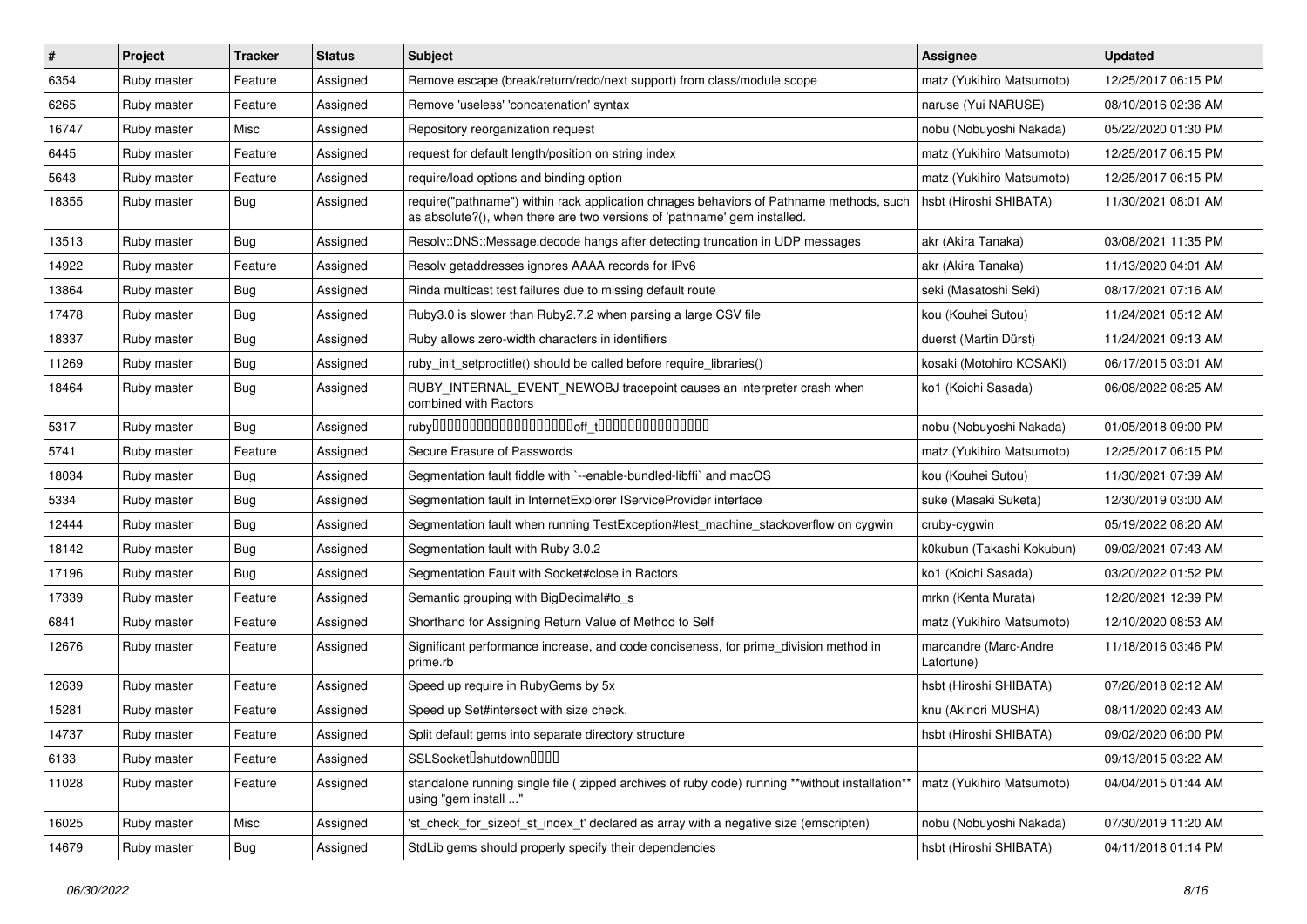| $\sharp$ | Project     | <b>Tracker</b> | <b>Status</b> | <b>Subject</b>                                                                              | <b>Assignee</b>           | <b>Updated</b>      |
|----------|-------------|----------------|---------------|---------------------------------------------------------------------------------------------|---------------------------|---------------------|
| 11526    | Ruby master | <b>Bug</b>     | Assigned      | Streaming HTTP requests are not idempotent and should not be retried                        | naruse (Yui NARUSE)       | 07/01/2019 09:16 PM |
| 16497    | Ruby master | Bug            | Assigned      | StringIO#internal_encoding is broken (more severely in 2.7)                                 | nobu (Nobuyoshi Nakada)   | 10/26/2021 04:31 PM |
| 6802     | Ruby master | Feature        | Assigned      | String#scan should have equivalent yielding MatchData                                       | matz (Yukihiro Matsumoto) | 12/25/2017 06:15 PM |
| 5558     | Ruby master | Feature        | Assigned      | String#% strange arity errors                                                               | matz (Yukihiro Matsumoto) | 12/25/2017 06:15 PM |
| 7349     | Ruby master | Feature        | Assigned      | Struct#inspect needs more meaningful output                                                 | matz (Yukihiro Matsumoto) | 12/25/2017 06:15 PM |
| 17638    | Ruby master | Feature        | Assigned      | Support backtracing with the libbacktrace library                                           | naruse (Yui NARUSE)       | 03/05/2021 03:40 PM |
| 8263     | Ruby master | Feature        | Assigned      | Support discovering yield state of individual Fibers                                        | ko1 (Koichi Sasada)       | 12/23/2021 11:40 PM |
| 9830     | Ruby master | Feature        | Assigned      | Support for GOST private/public keys                                                        |                           | 09/13/2015 03:10 AM |
| 5825     | Ruby master | Feature        | Assigned      | Sweet instance var assignment in the object initializer                                     | matz (Yukihiro Matsumoto) | 12/10/2020 08:53 AM |
| 4040     | Ruby master | Bug            | Assigned      | SystemStackError with Hash[*a] for Large _a_                                                | ko1 (Koichi Sasada)       | 12/25/2017 06:14 PM |
| 3953     | Ruby master | Feature        | Assigned      | TCPSocket / UDPSocket do not accept IPAddr objects.                                         | knu (Akinori MUSHA)       | 12/25/2017 06:14 PM |
| 4592     | Ruby master | Feature        | Assigned      | Tempfile0000000                                                                             | matz (Yukihiro Matsumoto) | 12/25/2017 06:14 PM |
| 12442    | Ruby master | <b>Bug</b>     | Assigned      | TestArgf#test_textmode fails on cygwin                                                      | cruby-cygwin              | 05/19/2022 08:20 AM |
| 12473    | Ruby master | <b>Bug</b>     | Assigned      | Test failure on fedora with TestTimeExtension#test_huge_precision                           | nobu (Nobuyoshi Nakada)   | 04/28/2017 01:45 PM |
| 14090    | Ruby master | <b>Bug</b>     | Assigned      | TestGc#test_interrupt_in_finalizer` fails very rarely                                       | ko1 (Koichi Sasada)       | 12/02/2021 07:24 PM |
| 12445    | Ruby master | <b>Bug</b>     | Assigned      | Testing TestIO#test_open_fifo_does_not_block_other_threads results in deadlock on<br>cygwin | cruby-cygwin              | 05/19/2022 08:20 AM |
| 14727    | Ruby master | Bug            | Assigned      | TestQueue#test_queue_with_trap always timeout on Windows10                                  | ko1 (Koichi Sasada)       | 05/01/2018 02:59 AM |
| 13269    | Ruby master | <b>Bug</b>     | Assigned      | test/readline/test_readline.rb and mingw                                                    | nobu (Nobuyoshi Nakada)   | 03/13/2017 08:56 AM |
| 17662    | Ruby master | Misc           | Assigned      | The heredoc pattern used in tests does not syntax highlight correctly in many editors       | nobu (Nobuyoshi Nakada)   | 06/30/2021 12:54 PM |
| 9755     | Ruby master | Feature        | Assigned      | Thread::Backtrace::Location#defined class                                                   | ko1 (Koichi Sasada)       | 04/18/2014 09:22 AM |
| 6694     | Ruby master | Feature        | Assigned      | Thread.new without block.                                                                   | ko1 (Koichi Sasada)       | 12/25/2017 06:15 PM |
| 17363    | Ruby master | Feature        | Assigned      | Timeouts                                                                                    | ko1 (Koichi Sasada)       | 05/14/2022 09:06 AM |
| 17289    | Ruby master | Bug            | Assigned      | Time#strftime occurs Segmentation Fault on ruby-2.7.2p137                                   | shyouhei (Shyouhei Urabe) | 11/05/2020 07:57 AM |
| 7976     | Ruby master | <b>Bug</b>     | Assigned      | TracePoint call is at call point, not call site                                             | ko1 (Koichi Sasada)       | 01/05/2018 09:00 PM |
| 6351     | Ruby master | <b>Bug</b>     | Assigned      | transcode table generator does not support multi characters of Unicode                      | duerst (Martin Dürst)     | 12/25/2017 06:15 PM |
| 12911    | Ruby master | Misc           | Assigned      | Translate docs                                                                              |                           | 11/24/2021 04:52 AM |
| 12725    | Ruby master | <b>Bug</b>     | Assigned      | Trying to use ./miniruby before it exists                                                   | nobu (Nobuyoshi Nakada)   | 04/28/2017 01:45 PM |
| 11625    | Ruby master | Feature        | Assigned      | Unlock GVL for SHA1 calculations                                                            |                           | 09/25/2018 11:26 AM |
| 16027    | Ruby master | Feature        | Assigned      | Update Ruby's dtrace / USDT API to match what is exposed via the TracePoint API             | ko1 (Koichi Sasada)       | 08/03/2019 02:41 AM |
| 13047    | Ruby master | Feature        | Assigned      | Use String literal instead of `String#+` for multiline pretty-printing of multiline strings | akr (Akira Tanaka)        | 02/22/2017 07:09 AM |
| 12653    | Ruby master | Feature        | Assigned      | Use wide WinAPI for rb w32 getcwd                                                           | usa (Usaku NAKAMURA)      | 09/12/2016 06:35 AM |
| 17355    | Ruby master | Feature        | Assigned      | Using same set of names in or-patterns (pattern matching with $Foo(x)   Bar(x)$ )           | ktsj (Kazuki Tsujimoto)   | 09/13/2021 09:11 AM |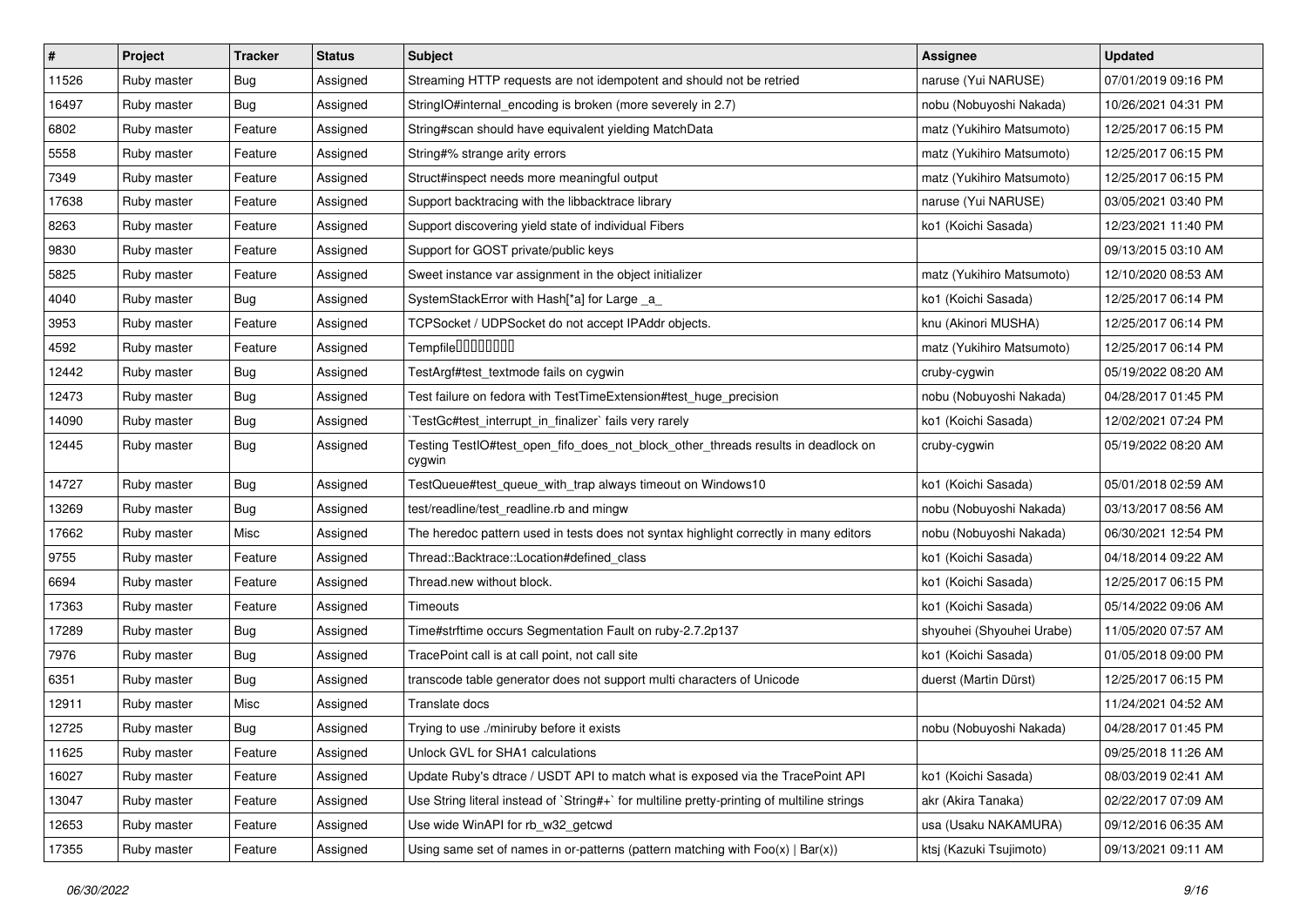| $\vert$ # | Project     | <b>Tracker</b> | <b>Status</b> | <b>Subject</b>                                                                                                                              | <b>Assignee</b>                     | <b>Updated</b>      |
|-----------|-------------|----------------|---------------|---------------------------------------------------------------------------------------------------------------------------------------------|-------------------------------------|---------------------|
| 6613      | Ruby master | Feature        | Assigned      | VT_RECORD, IRecordInfo Support in WIN32OLE                                                                                                  | suke (Masaki Suketa)                | 12/25/2017 06:15 PM |
| 12040     | Ruby master | Bug            | Assigned      | [Win32] File.stat fails on a mounted volume                                                                                                 | cruby-windows                       | 02/01/2016 08:13 AM |
| 15550     | Ruby master | <b>Bug</b>     | Assigned      | Windows - gem bin files - can't run from bash shell                                                                                         | hsbt (Hiroshi SHIBATA)              | 03/20/2019 01:05 AM |
| 7964      | Ruby master | <b>Bug</b>     | Assigned      | Writing an ASCII-8BIT String to a StringIO created from a UTF-8 String                                                                      | nobu (Nobuyoshi Nakada)             | 01/05/2018 09:00 PM |
| 9816      | Ruby master | Feature        | Assigned      | 00000000000000000000                                                                                                                        | matz (Yukihiro Matsumoto)           | 10/28/2014 08:29 AM |
| 17422     | Ruby master | Misc           | Open          | 3.0 documentation problems tracking ticket                                                                                                  |                                     | 12/24/2020 12:51 PM |
| 17383     | Ruby master | <b>Bug</b>     | Open          | 3.0 recursion memory speed issues                                                                                                           |                                     | 12/09/2020 05:41 PM |
| 18058     | Ruby master | <b>Bug</b>     | Open          | 3.1.0-dev with MJIT enabled Zlib::BufError during `gem install`                                                                             | k0kubun (Takashi Kokubun)           | 08/02/2021 08:31 PM |
| 18404     | Ruby master | Misc           | Open          | 3.1 documentation problems tracking ticket                                                                                                  |                                     | 12/24/2021 03:59 PM |
| 18332     | Ruby master | Feature        | Open          | a ? b                                                                                                                                       |                                     | 12/29/2021 04:38 AM |
| 12272     | Ruby master | Feature        | Open          | Accepting HTML entity name in string literal                                                                                                |                                     | 04/13/2016 05:16 AM |
| 12247     | Ruby master | Feature        | Open          | accept multiple arguments at Array#delete                                                                                                   |                                     | 04/04/2016 10:16 PM |
| 9347      | Ruby master | Feature        | Open          | Accept non callable argument to detect                                                                                                      | marcandre (Marc-Andre<br>Lafortune) | 01/05/2018 09:00 PM |
| 16381     | Ruby master | Feature        | Open          | Accept resolv_timeout in Net::HTTP                                                                                                          |                                     | 11/29/2019 04:38 PM |
| 9992      | Ruby master | Feature        | Open          | Access Modifiers (Internal Interfaces)                                                                                                      |                                     | 12/18/2017 03:04 PM |
| 12867     | Ruby master | Feature        | Open          | Add ability to check validity of a URL                                                                                                      |                                     | 12/23/2021 11:43 PM |
| 18812     | Ruby master | Feature        | Open          | Add ability to trace exit locations for YJIT                                                                                                |                                     | 06/01/2022 02:42 PM |
| 17834     | Ruby master | Feature        | Open          | Add a Bytes and BytesArray class that implement memoryview                                                                                  |                                     | 05/06/2021 02:22 PM |
| 18168     | Ruby master | Feature        | Open          | Add ActiveSupport deep_transform_values to Ruby                                                                                             |                                     | 09/15/2021 05:29 AM |
| 17155     | Ruby master | Feature        | Open          | Add a Diggable mixin                                                                                                                        |                                     | 09/05/2020 02:08 PM |
| 14758     | Ruby master | Feature        | Open          | Add a first-class support for isolated bounded packages / modules / contexts                                                                |                                     | 05/18/2018 09:13 AM |
| 17942     | Ruby master | Feature        | Open          | Add a `initialize(public @a, private @b)` shortcut syntax for defining public/private<br>accessors for instance vars as part of constructor |                                     | 12/13/2021 12:43 AM |
| 9185      | Ruby master | Feature        | Open          | Add alias_class_method or class_alias functionality                                                                                         |                                     | 01/05/2018 09:00 PM |
| 15541     | Ruby master | Feature        | Open          | Add alias symbolize_keys for symbolize_names kwarg for JSON.parse                                                                           |                                     | 01/15/2020 07:00 PM |
| 11181     | Ruby master | Feature        | Open          | Add a line directive to Ruby                                                                                                                | matz (Yukihiro Matsumoto)           | 01/26/2016 02:04 AM |
| 7704      | Ruby master | Feature        | Open          | Add a list of enabled (experimental) language features.                                                                                     | matz (Yukihiro Matsumoto)           | 12/25/2017 06:15 PM |
| 15446     | Ruby master | Feature        | Open          | Add a method `String#each_match` to the Ruby core                                                                                           |                                     | 02/06/2019 08:00 AM |
| 13395     | Ruby master | Feature        | Open          | Add a method to check for not nil                                                                                                           |                                     | 09/30/2017 12:53 PM |
| 16761     | Ruby master | Feature        | Open          | Add an API to move the entire heap, as to make testing GC.compact compatibility easier                                                      |                                     | 05/07/2020 04:03 PM |
| 16665     | Ruby master | Feature        | Open          | Add an Array#except_index method                                                                                                            |                                     | 03/15/2020 03:37 PM |
| 18762     | Ruby master | Feature        | Open          | Add an Array#undigits that compliments Integer#digits                                                                                       |                                     | 05/03/2022 08:08 PM |
| 13820     | Ruby master | Feature        | Open          | Add a nil coalescing operator                                                                                                               |                                     | 03/16/2021 03:34 PM |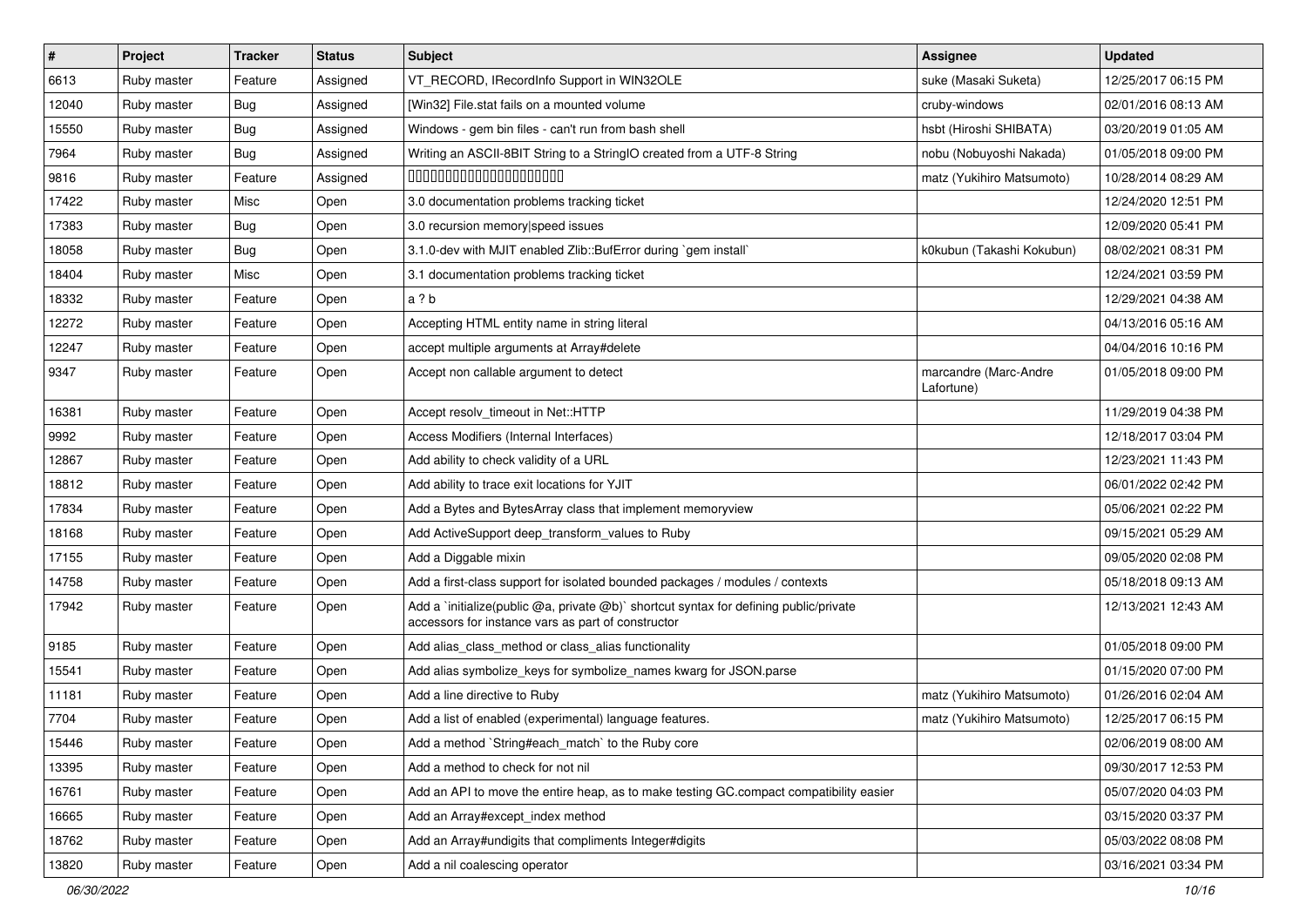| $\vert$ # | Project     | <b>Tracker</b> | <b>Status</b> | <b>Subject</b>                                                                       | <b>Assignee</b>           | <b>Updated</b>      |
|-----------|-------------|----------------|---------------|--------------------------------------------------------------------------------------|---------------------------|---------------------|
| 16946     | Ruby master | Feature        | Open          | Add an `intersperse` method                                                          |                           | 06/11/2020 01:47 AM |
| 18275     | Ruby master | Feature        | Open          | Add an option to define_method to not capture the surrounding environment            | ko1 (Koichi Sasada)       | 12/03/2021 02:34 PM |
| 16913     | Ruby master | Feature        | Open          | Add `ARGF#each_io`                                                                   |                           | 05/25/2020 11:33 PM |
| 8626      | Ruby master | Feature        | Open          | Add a Set coercion method to the standard lib: Set(possible_set)                     |                           | 12/23/2021 11:43 PM |
| 18004     | Ruby master | Feature        | Open          | Add Async to the stdlib                                                              |                           | 11/26/2021 06:01 AM |
| 16244     | Ruby master | Feature        | Open          | Add a Time#before? and Time#after? method                                            |                           | 12/15/2019 12:59 AM |
| 18228     | Ruby master | Feature        | Open          | Add a 'timeout' option to 'IO.copy_stream'                                           |                           | 10/01/2021 05:10 AM |
| 18594     | Ruby master | Feature        | Open          | Add a #to_h method on URI::Generic                                                   |                           | 03/31/2022 01:18 PM |
| 12455     | Ruby master | Feature        | Open          | Add a way for class String to determine whether it has only numbers / digits or not  |                           | 07/20/2016 03:13 AM |
| 16018     | Ruby master | Feature        | Open          | Add a way to deprecate methods                                                       |                           | 09/02/2019 06:24 AM |
| 15222     | Ruby master | Feature        | Open          | Add a way to distinguish between Struct classes with and without keyword initializer |                           | 10/11/2018 01:16 PM |
| 12244     | Ruby master | Feature        | Open          | Add a way to 'integer - integer % num'                                               | matz (Yukihiro Matsumoto) | 05/17/2016 06:05 AM |
| 16150     | Ruby master | Feature        | Open          | Add a way to request a frozen string from to_s                                       |                           | 06/03/2022 04:42 PM |
| 11148     | Ruby master | Feature        | Open          | Add a way to require files, but not raise an exception when the file isn't found     |                           | 05/13/2015 05:57 PM |
| 18593     | Ruby master | Feature        | Open          | Add back URI.escape                                                                  |                           | 02/18/2022 07:45 PM |
| 12802     | Ruby master | Feature        | Open          | Add BLAKE2 support to Digest                                                         |                           | 09/02/2019 05:58 AM |
| 16282     | Ruby master | Feature        | Open          | Add "call data" wrapper IMEMO object so inline cache can be updated                  |                           | 10/29/2019 12:13 AM |
| 11373     | Ruby master | Feature        | Open          | Add command line option to query valid values for --dump                             |                           | 07/27/2021 11:09 AM |
| 13263     | Ruby master | Feature        | Open          | Add companion integer nth-root method to recent Integer#isgrt                        |                           | 04/05/2017 12:49 AM |
| 15393     | Ruby master | Feature        | Open          | Add compilation flags to freeze Array and Hash literals                              |                           | 01/15/2019 12:15 AM |
| 17496     | Ruby master | Feature        | Open          | Add constant Math::TAU                                                               |                           | 01/13/2021 05:47 AM |
| 18146     | Ruby master | Feature        | Open          | Add `delete_prefix` and `delete_suffix` to `Pathname`                                |                           | 09/03/2021 04:59 AM |
| 14618     | Ruby master | Feature        | Open          | Add display width method to String for CLI                                           |                           | 03/21/2018 04:00 AM |
| 14768     | Ruby master | Misc           | Open          | Add documentation for    and &&                                                      |                           | 05/17/2018 09:45 AM |
| 15514     | Ruby master | Misc           | Open          | Add documentation for implicit array decomposition                                   |                           | 01/10/2019 04:43 PM |
| 15590     | Ruby master | Feature        | Open          | Add dups to Array to find duplicates                                                 |                           | 02/08/2019 10:00 AM |
| 11577     | Ruby master | Feature        | Open          | Add encodeURIComponent compatible API for URI                                        |                           | 10/09/2015 01:40 PM |
| 14077     | Ruby master | Feature        | Open          | Add Encoding::FILESYSTEM and Encoding::LOCALE constants                              |                           | 11/03/2017 09:31 PM |
| 14399     | Ruby master | Feature        | Open          | Add Enumerable#product                                                               |                           | 08/11/2019 09:34 PM |
| 14593     | Ruby master | Feature        | Open          | Add `Enumerator#concat`                                                              |                           | 03/08/2018 09:15 PM |
| 16833     | Ruby master | Feature        | Open          | Add Enumerator#empty?                                                                |                           | 05/06/2020 07:55 PM |
| 18438     | Ruby master | Feature        | Open          | Add `Exception#additional message` to show additional error information              |                           | 02/07/2022 02:55 AM |
| 18564     | Ruby master | Feature        | Open          | Add Exception#detailed_message                                                       | mame (Yusuke Endoh)       | 02/01/2022 08:06 PM |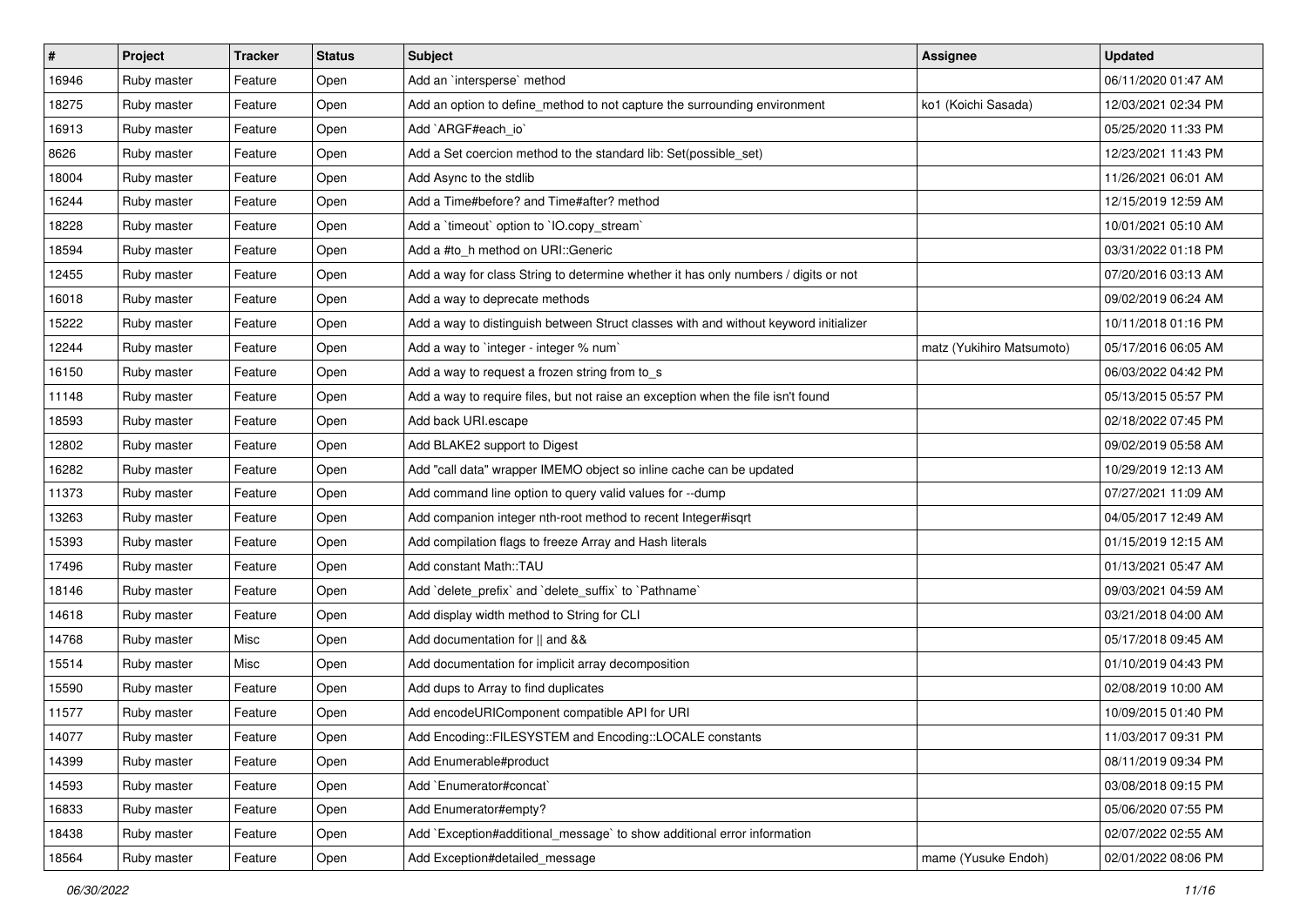| $\vert$ # | Project     | <b>Tracker</b> | <b>Status</b> | <b>Subject</b>                                                                                                                         | <b>Assignee</b>                   | <b>Updated</b>      |
|-----------|-------------|----------------|---------------|----------------------------------------------------------------------------------------------------------------------------------------|-----------------------------------|---------------------|
| 13696     | Ruby master | Feature        | Open          | Add exchange and noreplace options to File.rename                                                                                      | Glass_saga (Masaki<br>Matsushita) | 12/01/2017 04:34 PM |
| 14092     | Ruby master | Feature        | Open          | Add extension key argument to Tempfile                                                                                                 |                                   | 11/08/2017 06:47 PM |
| 18248     | Ruby master | Misc           | Open          | Add Feature Triaging Guide                                                                                                             |                                   | 10/12/2021 03:21 PM |
| 13893     | Ruby master | Feature        | Open          | Add Fiber#[] and Fiber#[]= and restore Thread#[] and Thread#[]= to their original behavior                                             |                                   | 08/14/2020 01:48 AM |
| 11583     | Ruby master | Feature        | Open          | Add File#unlink                                                                                                                        |                                   | 10/12/2015 05:40 AM |
| 17165     | Ruby master | Feature        | Open          | Add 'filter' and 'flatten' keywords to 'Enumerable#map'                                                                                |                                   | 09/13/2020 09:41 AM |
| 16929     | Ruby master | Feature        | Open          | Add GC.start(compact: true)                                                                                                            |                                   | 06/01/2020 03:42 PM |
| 13924     | Ruby master | Feature        | Open          | Add headings/hints to RubyVM::InstructionSequence#disasm                                                                               |                                   | 09/20/2017 01:40 PM |
| 9556      | Ruby master | Feature        | Open          | Add HTTP#get block functionality to HTTP.get                                                                                           |                                   | 02/23/2014 05:53 AM |
| 15202     | Ruby master | Misc           | Open          | Adding Coverity Scan to CI to see the result casually                                                                                  |                                   | 10/25/2018 10:50 AM |
| 14404     | Ruby master | Feature        | Open          | Adding writev support to IO#write_nonblock                                                                                             |                                   | 01/29/2018 12:29 AM |
| 10489     | Ruby master | Feature        | Open          | Add inherit method for clearer and multiple inheritance                                                                                | matz (Yukihiro Matsumoto)         | 12/10/2020 08:53 AM |
| 18835     | Ruby master | Feature        | Open          | Add InstructionSequence#type method                                                                                                    |                                   | 06/16/2022 10:30 PM |
| 17830     | Ruby master | Feature        | Open          | Add Integer#previous and Integer#prev                                                                                                  | matz (Yukihiro Matsumoto)         | 04/27/2021 11:35 PM |
| 16245     | Ruby master | Feature        | Open          | Add interfaces to count and measure size all IMEMO objects                                                                             |                                   | 10/17/2019 09:16 PM |
| 16757     | Ruby master | Feature        | Open          | Add intersection to Range                                                                                                              |                                   | 01/22/2022 07:26 AM |
| 17833     | Ruby master | Feature        | Open          | add IO.readinto(b) where b is a bytes like object that is you can get a memoryview from                                                |                                   | 06/30/2021 02:36 PM |
| 17326     | Ruby master | Feature        | Open          | Add Kernel#must! to the standard library                                                                                               |                                   | 06/22/2022 04:10 PM |
| 11597     | Ruby master | Feature        | Open          | Add Linux-specific setfsuid(2)/setfsgid(2)                                                                                             |                                   | 10/15/2015 10:08 PM |
| 16231     | Ruby master | Feature        | Open          | Add #location to Net::HTTPResponse                                                                                                     |                                   | 10/06/2019 11:14 PM |
| 14122     | Ruby master | Feature        | Open          | Add LogicError                                                                                                                         |                                   | 06/17/2019 11:47 PM |
| 18179     | Ruby master | Feature        | Open          | Add Math methods to Numeric                                                                                                            |                                   | 03/24/2022 02:54 PM |
| 16899     | Ruby master | Feature        | Open          | Add method `Array#both_end`                                                                                                            |                                   | 05/18/2020 01:44 AM |
| 7876      | Ruby master | Feature        | Open          | Add method for accessing Class from within Singleton Class                                                                             | matz (Yukihiro Matsumoto)         | 12/25/2017 06:15 PM |
| 8994      | Ruby master | Feature        | Open          | add methods for Float to get if an NaN is quiet or not, also add class methods for Float to<br>"generate" an quiet NaN and an loud NaN |                                   | 10/21/2019 10:38 PM |
| 15571     | Ruby master | Feature        | Open          | Add methods: iroot, root, and roots                                                                                                    |                                   | 01/30/2019 06:17 PM |
| 14771     | Ruby master | Feature        | Open          | Add method to create DNS resource from data string                                                                                     |                                   | 05/17/2018 10:43 PM |
| 9779      | Ruby master | Feature        | Open          | Add Module#descendents                                                                                                                 |                                   | 01/05/2018 09:00 PM |
| 17753     | Ruby master | Feature        | Open          | Add Module#namespace                                                                                                                   |                                   | 04/17/2021 08:04 AM |
| 8275      | Ruby master | Feature        | Open          | Add Module#public const get                                                                                                            |                                   | 12/23/2021 11:43 PM |
| 18418     | Ruby master | Feature        | Open          | Add Net::HTTP#security_level=                                                                                                          |                                   | 12/19/2021 11:58 AM |
| 18675     | Ruby master | Feature        | Open          | Add new exception class for resolv timeouts                                                                                            |                                   | 04/01/2022 11:22 PM |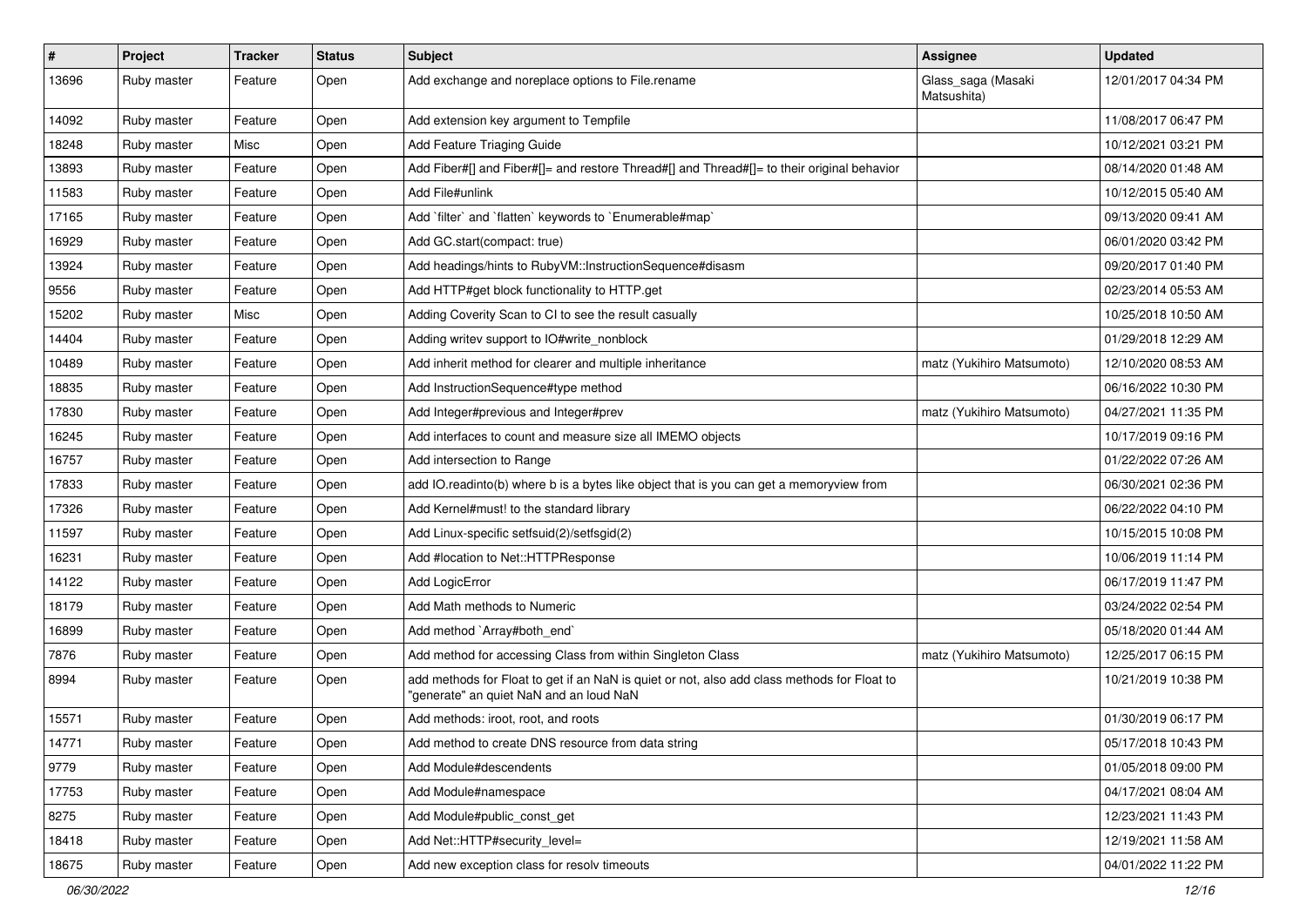| $\sharp$ | Project     | <b>Tracker</b> | <b>Status</b> | <b>Subject</b>                                            | <b>Assignee</b>                     | <b>Updated</b>      |
|----------|-------------|----------------|---------------|-----------------------------------------------------------|-------------------------------------|---------------------|
| 17406    | Ruby master | Feature        | Open          | Add `NoMatchingPatternError#depth`                        |                                     | 12/19/2020 03:18 PM |
| 18809    | Ruby master | Feature        | Open          | Add Numeric#ceildiv                                       |                                     | 06/21/2022 06:21 PM |
| 9585     | Ruby master | Feature        | Open          | Add Object#in? to make ruby easier to read                |                                     | 03/15/2014 04:49 PM |
| 8751     | Ruby master | Feature        | Open          | Add offsets to method#source_location                     |                                     | 12/23/2021 11:43 PM |
| 7654     | Ruby master | Feature        | Open          | Add optional code block to IO::readlines                  | matz (Yukihiro Matsumoto)           | 12/25/2017 06:15 PM |
| 15815    | Ruby master | Feature        | Open          | Add option to raise NoMethodError for OpenStruct          | marcandre (Marc-Andre<br>Lafortune) | 09/28/2020 02:11 AM |
| 13765    | Ruby master | Feature        | Open          | Add Proc#bind                                             |                                     | 07/26/2017 01:31 PM |
| 18774    | Ruby master | Feature        | Open          | Add Queue#pop(timeout:)                                   |                                     | 05/20/2022 12:27 AM |
| 18131    | Ruby master | Bug            | Open          | addr2line.c: Some inlined functions mistakenly shown      |                                     | 08/24/2021 07:59 PM |
| 13933    | Ruby master | Feature        | Open          | Add Range#empty?                                          |                                     | 10/25/2017 09:19 AM |
| 11917    | Ruby master | Feature        | Open          | Add Range#length as an alias for size                     |                                     | 01/30/2016 07:01 AM |
| 14777    | Ruby master | Feature        | Open          | Add Range#offset?                                         |                                     | 05/19/2018 03:50 PM |
| 18515    | Ruby master | Feature        | Open          | Add Range#reverse_each implementation for performance     |                                     | 01/31/2022 02:23 AM |
| 7883     | Ruby master | Feature        | Open          | Add Regex#to_proc                                         | matz (Yukihiro Matsumoto)           | 12/25/2017 06:15 PM |
| 15217    | Ruby master | Feature        | Open          | Add Resolv.current resolver                               |                                     | 10/08/2018 11:18 PM |
| 11312    | Ruby master | Feature        | Open          | Add Resolv::DNS::Resource::IN::SPF                        | akr (Akira Tanaka)                  | 07/01/2015 03:26 AM |
| 17134    | Ruby master | Feature        | Open          | Add resolv_timeout to TCPSocket                           |                                     | 12/10/2020 09:09 AM |
| 13639    | Ruby master | Feature        | Open          | Add "RTMIN" and "RTMAX" to Signal.list                    |                                     | 08/31/2017 09:06 AM |
| 14833    | Ruby master | Feature        | Open          | Add RubyVM::AST::Node#pretty_print                        |                                     | 06/07/2018 02:56 PM |
| 17375    | Ruby master | Feature        | Open          | Add scheduler callbacks for transferring fibers           |                                     | 12/07/2020 11:31 PM |
| 17208    | Ruby master | Feature        | Open          | Add `Set#compact` and `Set#compact!` methods              |                                     | 11/05/2020 10:44 AM |
| 17325    | Ruby master | Feature        | Open          | Adds Fiber#cancel, which forces a Fiber to break/return   |                                     | 11/19/2020 12:34 AM |
| 14114    | Ruby master | Feature        | Open          | Add #step for Array, Enumerable, Enumerator               |                                     | 06/24/2019 05:00 PM |
| 14033    | Ruby master | Feature        | Open          | Add String#append                                         |                                     | 08/08/2018 03:01 AM |
| 14919    | Ruby master | Feature        | Open          | Add String#byteinsert                                     |                                     | 07/18/2018 01:29 PM |
| 13626    | Ruby master | Feature        | Open          | Add String#byteslice!                                     |                                     | 07/03/2018 11:07 PM |
| 9043     | Ruby master | Feature        | Open          | Add String#f method as shortcut for #freeze               | matz (Yukihiro Matsumoto)           | 01/05/2018 09:00 PM |
| 10574    | Ruby master | Feature        | Open          | Add String#Ichomp and String.Ichomp!                      | matz (Yukihiro Matsumoto)           | 12/15/2014 04:34 PM |
| 10869    | Ruby master | Feature        | Open          | Add support for option to pre-compile Ruby files          |                                     | 02/23/2015 11:08 AM |
| 15560    | Ruby master | Feature        | Open          | Add support for read/write offsets.                       |                                     | 01/26/2019 11:03 AM |
| 12115    | Ruby master | Feature        | Open          | Add Symbol#call to allow to_proc shorthand with arguments |                                     | 11/16/2018 09:49 AM |
| 5478     | Ruby master | Feature        | Open          | Add syntax to import Set into core                        |                                     | 09/02/2020 12:24 PM |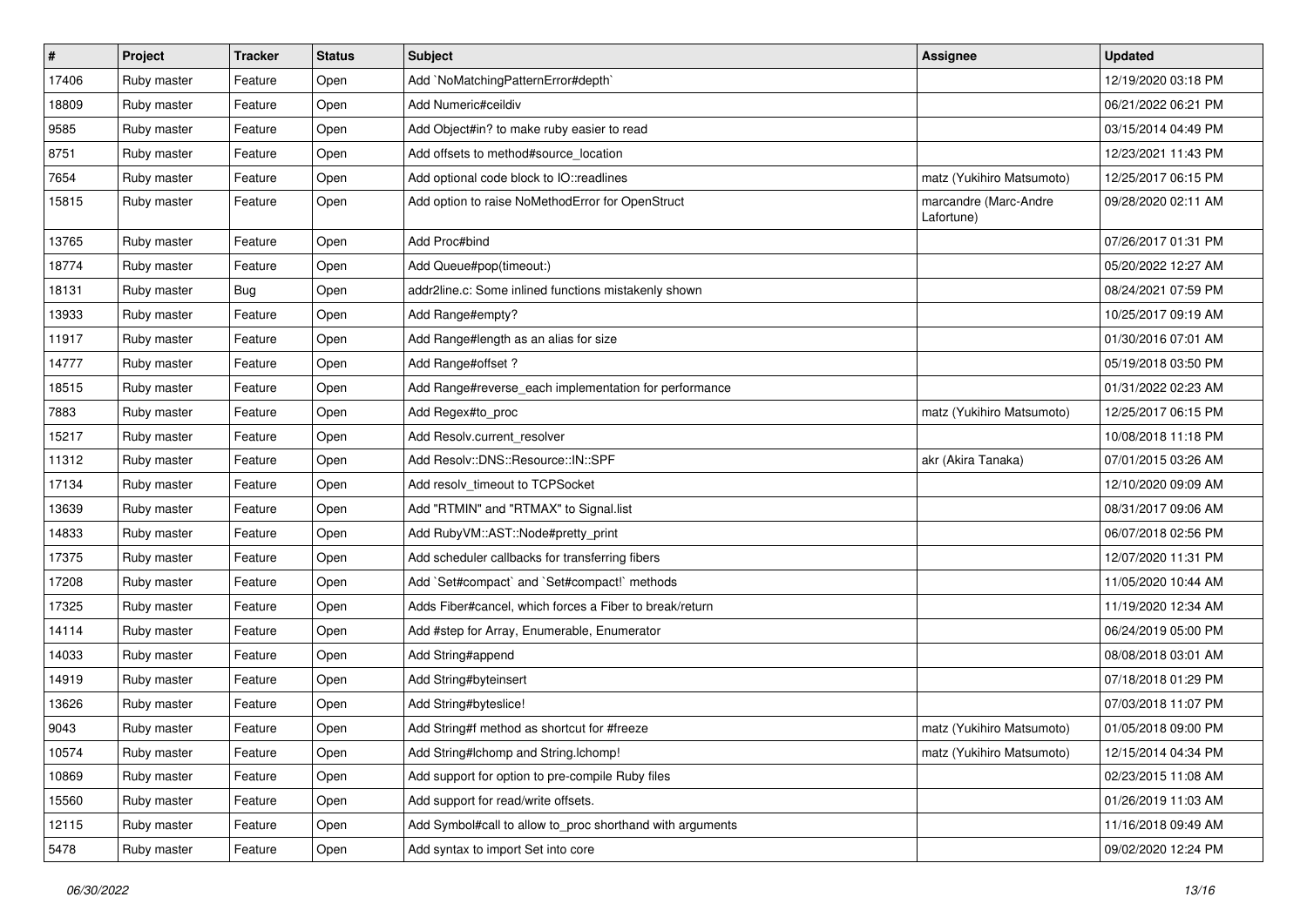| $\vert$ # | Project     | <b>Tracker</b> | <b>Status</b> | Subject                                                                                                                 | Assignee                  | <b>Updated</b>      |
|-----------|-------------|----------------|---------------|-------------------------------------------------------------------------------------------------------------------------|---------------------------|---------------------|
| 16425     | Ruby master | Feature        | Open          | Add Thread#dig                                                                                                          |                           | 12/17/2019 12:15 AM |
| 8640      | Ruby master | Feature        | Open          | Add Time#elapsed to return nanoseconds since creation                                                                   |                           | 12/23/2021 11:43 PM |
| 10829     | Ruby master | Feature        | Open          | Add to_proc method to the Array class                                                                                   |                           | 12/23/2021 11:43 PM |
| 16137     | Ruby master | Feature        | Open          | Add $==$ to UnboundMethod                                                                                               |                           | 09/07/2019 11:05 AM |
| 8967      | Ruby master | Feature        | Open          | add uninclude and unextend method                                                                                       |                           | 09/30/2013 02:18 PM |
| 9887      | Ruby master | Feature        | Open          | Add uninclude please                                                                                                    |                           | 05/31/2014 01:33 PM |
| 9929      | Ruby master | Feature        | Open          | add with_default method to Hash                                                                                         |                           | 06/11/2014 12:08 AM |
| 15456     | Ruby master | Feature        | Open          | Adopt some kind of consistent versioning mechanism                                                                      |                           | 02/07/2019 06:26 PM |
| 11660     | Ruby master | Feature        | Open          | a falsy value (similar to js undefined) that facilitates forwarding of default arguments                                |                           | 11/05/2019 07:33 PM |
| 15036     | Ruby master | Feature        | Open          | after upgrade when run apt upgrade metasploit                                                                           |                           | 12/23/2021 11:43 PM |
| 15804     | Ruby master | Feature        | Open          | A generic method to resolve the indexing on a sequence                                                                  |                           | 04/28/2019 12:54 PM |
| 11514     | Ruby master | Bug            | Open          | AIX6.1 - Ruby 2.2.3 - Segmentation fault in : byteslice                                                                 |                           | 09/18/2015 07:39 AM |
| 7614      | Ruby master | Feature        | Open          | alias accessor                                                                                                          | matz (Yukihiro Matsumoto) | 12/25/2017 06:15 PM |
| 16781     | Ruby master | Feature        | Open          | alias :fold :reduce                                                                                                     |                           | 05/16/2020 08:28 AM |
| 12145     | Ruby master | Feature        | Open          | Aliashood between `size` and `length` is not consistent                                                                 |                           | 06/27/2019 10:02 PM |
| 17773     | Ruby master | Feature        | Open          | Alias `Numeric#zero?` and `Float#zero?` as `Numeric#empty?` and `Float#empty?`                                          |                           | 04/02/2021 03:39 PM |
| 9784      | Ruby master | Feature        | Open          | Alias URI#merge to URI#join                                                                                             |                           | 04/29/2014 05:42 AM |
| 17356     | Ruby master | Feature        | Open          | Alignment of memory allocated through Fiddle struct's malloc                                                            |                           | 12/02/2020 11:06 AM |
| 18559     | Ruby master | Feature        | Open          | Allocation tracing: Objects created by the parser are attributed to Kernel.require                                      |                           | 06/28/2022 12:21 PM |
| 17279     | Ruby master | Feature        | Open          | Allow a negative step in Range#step with a block                                                                        | matz (Yukihiro Matsumoto) | 10/22/2020 02:23 AM |
| 13890     | Ruby master | Feature        | Open          | Allow a regexp as an argument to 'count', to count more interesting things than single<br>characters                    |                           | 12/30/2017 04:37 AM |
| 14463     | Ruby master | Feature        | Open          | Allow comments to precede dots in member expressions                                                                    |                           | 12/23/2021 11:43 PM |
| 12968     | Ruby master | Feature        | Open          | Allow default value via block for Integer(), Float() and Rational()                                                     |                           | 06/28/2017 05:53 PM |
| 16739     | Ruby master | Feature        | Open          | Allow Hash#keys and Hash#values to accept a block for filtering output                                                  |                           | 07/10/2020 04:09 PM |
| 10404     | Ruby master | Feature        | Open          | Allow individual finalizers to be removed with ObjectSpace.undefine_finalizer                                           | matz (Yukihiro Matsumoto) | 10/20/2014 08:14 AM |
| 12023     | Ruby master | Feature        | Open          | Allow ivars to be used as method arguments                                                                              |                           | 01/27/2016 09:58 AM |
| 15419     | Ruby master | Feature        | Open          | Allow Kernel#tap to be invoked with arguments like Kernel#send                                                          |                           | 12/23/2021 11:43 PM |
| 18690     | Ruby master | Feature        | Open          | Allow `Kernel#then` to take arguments                                                                                   |                           | 05/10/2022 06:16 PM |
| 10528     | Ruby master | Feature        | Open          | Allow line breaks instead of commas in arrays, hashes, argument lists, etc.                                             |                           | 12/23/2021 11:43 PM |
| 12057     | Ruby master | Feature        | Open          | Allow methods with 'yield' to be called without a block                                                                 |                           | 12/23/2021 11:43 PM |
| 16037     | Ruby master | Feature        | Open          | Allow multiple single/double-splatted variables in `in` pattern matching and introduce<br>non-greedy-splatted variables |                           | 08/04/2019 04:47 AM |
| 18617     | Ruby master | Feature        | Open          | Allow multiples keys in Hash#[] acting like Hash#dig                                                                    |                           | 03/10/2022 01:36 PM |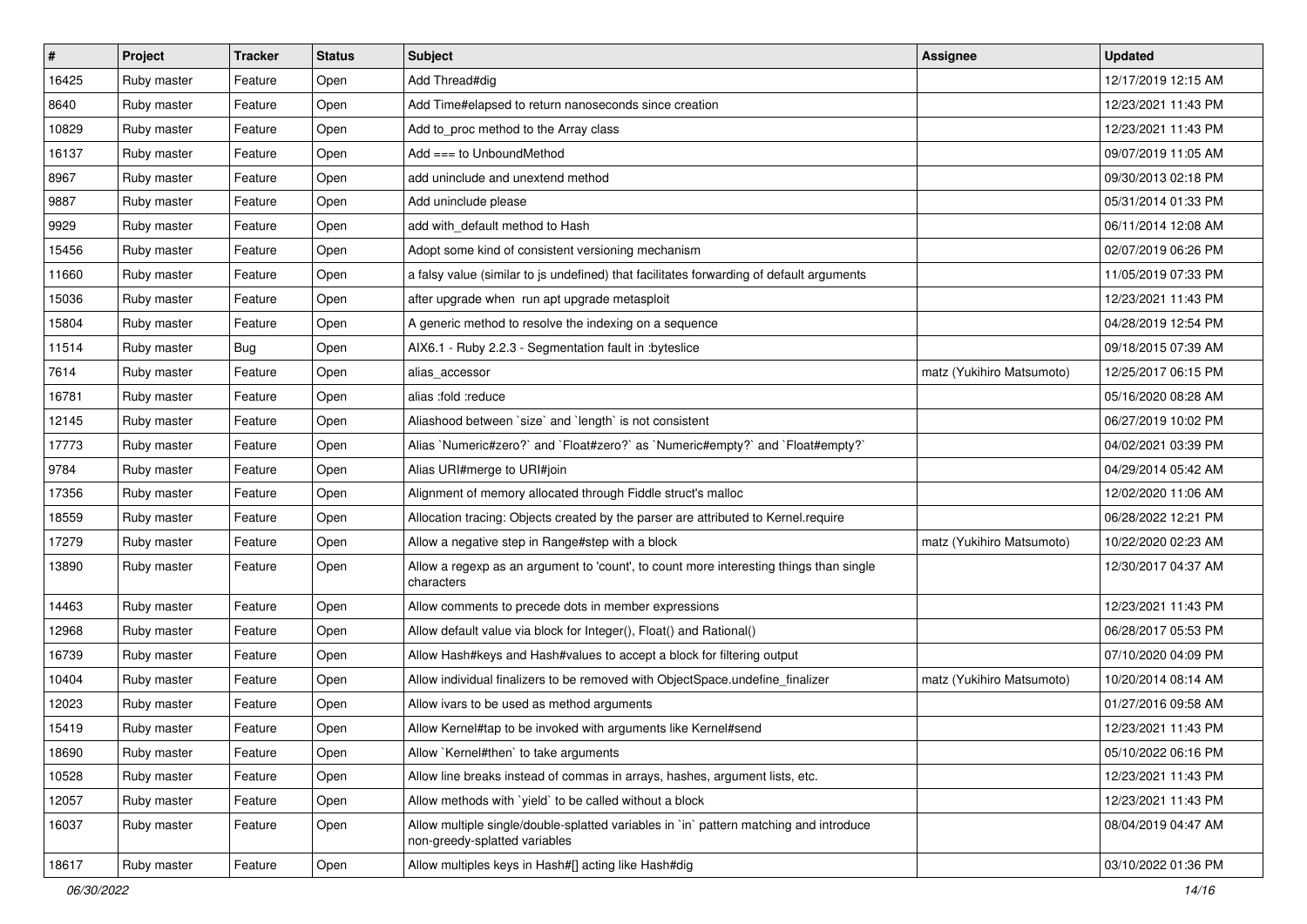| #     | Project     | <b>Tracker</b> | <b>Status</b> | <b>Subject</b>                                                                                 | Assignee                  | <b>Updated</b>      |
|-------|-------------|----------------|---------------|------------------------------------------------------------------------------------------------|---------------------------|---------------------|
| 17785 | Ruby master | Feature        | Open          | Allow named parameters to be keywords                                                          | matz (Yukihiro Matsumoto) | 12/17/2021 06:10 PM |
| 8046  | Ruby master | Feature        | Open          | allow Object#extend to take a block                                                            |                           | 12/25/2017 06:15 PM |
| 12969 | Ruby master | Feature        | Open          | Allow optional parameter in String#strip and related                                           |                           | 01/20/2017 08:19 AM |
| 16667 | Ruby master | Feature        | Open          | Allow parameters to Symbol#to_proc and Method#to_proc                                          |                           | 03/03/2020 03:40 PM |
| 16336 | Ruby master | Feature        | Open          | Allow private constants to be accessed with absolute references                                |                           | 11/14/2019 06:21 PM |
| 10863 | Ruby master | Feature        | Open          | allow protected class methods to be callable from instance methods                             |                           | 04/01/2015 06:11 PM |
| 15991 | Ruby master | Feature        | Open          | Allow questionmarks in variable names                                                          | matz (Yukihiro Matsumoto) | 07/30/2019 03:57 AM |
| 8291  | Ruby master | Feature        | Open          | Allow retrieving the root Fiber of a Thread                                                    |                           | 12/23/2021 11:43 PM |
| 8921  | Ruby master | Feature        | Open          | Allow select, reject, etc to accept a regex                                                    |                           | 04/04/2020 05:57 AM |
| 15927 | Ruby master | Feature        | Open          | Allow string keys to be used for String#% and sprintf methods                                  |                           | 06/17/2019 07:13 AM |
| 11390 | Ruby master | Feature        | Open          | Allow symbols starting with numbers                                                            | matz (Yukihiro Matsumoto) | 08/14/2015 05:23 AM |
| 9095  | Ruby master | Feature        | Open          | Allow `Symbol#to_proc` to take arguments                                                       |                           | 11/10/2013 04:25 AM |
| 18603 | Ruby master | Feature        | Open          | Allow syntax like obj.method(arg)=value                                                        |                           | 02/27/2022 05:04 PM |
| 18683 | Ruby master | Feature        | Open          | Allow to create hashes with a specific capacity.                                               |                           | 04/22/2022 02:34 PM |
| 16688 | Ruby master | Feature        | Open          | Allow #to_path object as argument to system()                                                  |                           | 04/13/2020 05:37 PM |
| 16296 | Ruby master | Feature        | Open          | Alternative behavior for ` ` in method body if ` ` is not in method definition                 |                           | 11/10/2019 10:20 AM |
| 14278 | Ruby master | Feature        | Open          | Ambiguous Exception for OpenSSL::HMAC.digest                                                   |                           | 06/20/2019 11:36 PM |
| 7250  | Ruby master | Feature        | Open          | A mechanism to include at once both instance-level and class-level methods from a module       |                           | 12/25/2017 06:15 PM |
| 17718 | Ruby master | Feature        | Open          | a method paramaters object that can be pattern matched against                                 |                           | 03/24/2021 01:29 PM |
| 8827  | Ruby master | Feature        | Open          | A method that flips the receiver and the first argument                                        |                           | 08/29/2013 05:59 AM |
| 10183 | Ruby master | Feature        | Open          | An alternative name for method `class`                                                         |                           | 10/31/2017 11:42 AM |
| 12083 | Ruby master | Feature        | Open          | \$_ and \$~ by Binding#local_variable_{get,set}                                                |                           | 02/18/2016 04:35 AM |
| 15557 | Ruby master | Feature        | Open          | A new class that stores a condition and the previous receiver                                  |                           | 01/27/2019 05:22 AM |
| 18137 | Ruby master | Feature        | Open          | A new method to check Proc is isolated or not                                                  |                           | 10/27/2021 07:30 AM |
| 12901 | Ruby master | Feature        | Open          | Anonymous functions without scope lookup overhead                                              |                           | 01/01/2022 12:30 PM |
| 16986 | Ruby master | Feature        | Open          | Anonymous Struct literal                                                                       | matz (Yukihiro Matsumoto) | 01/15/2022 04:57 PM |
| 12262 | Ruby master | Feature        | Open          | Anti-loop                                                                                      |                           | 04/09/2016 05:30 AM |
| 18396 | Ruby master | <b>Bug</b>     | Open          | An unexpected "hash value omission" syntax error when without parentheses call expr<br>follows |                           | 03/29/2022 09:58 PM |
| 14967 | Ruby master | Feature        | Open          | Any type                                                                                       |                           | 08/11/2019 07:43 PM |
| 15627 | Ruby master | Feature        | Open          | Appearance of custom singleton classes                                                         |                           | 06/15/2020 10:37 PM |
| 10425 | Ruby master | Feature        | Open          | A predicate method to tell if a number is near another                                         |                           | 10/26/2014 01:47 AM |
| 10426 | Ruby master | Feature        | Open          | A predicate to express congruence                                                              |                           | 11/14/2014 02:11 AM |